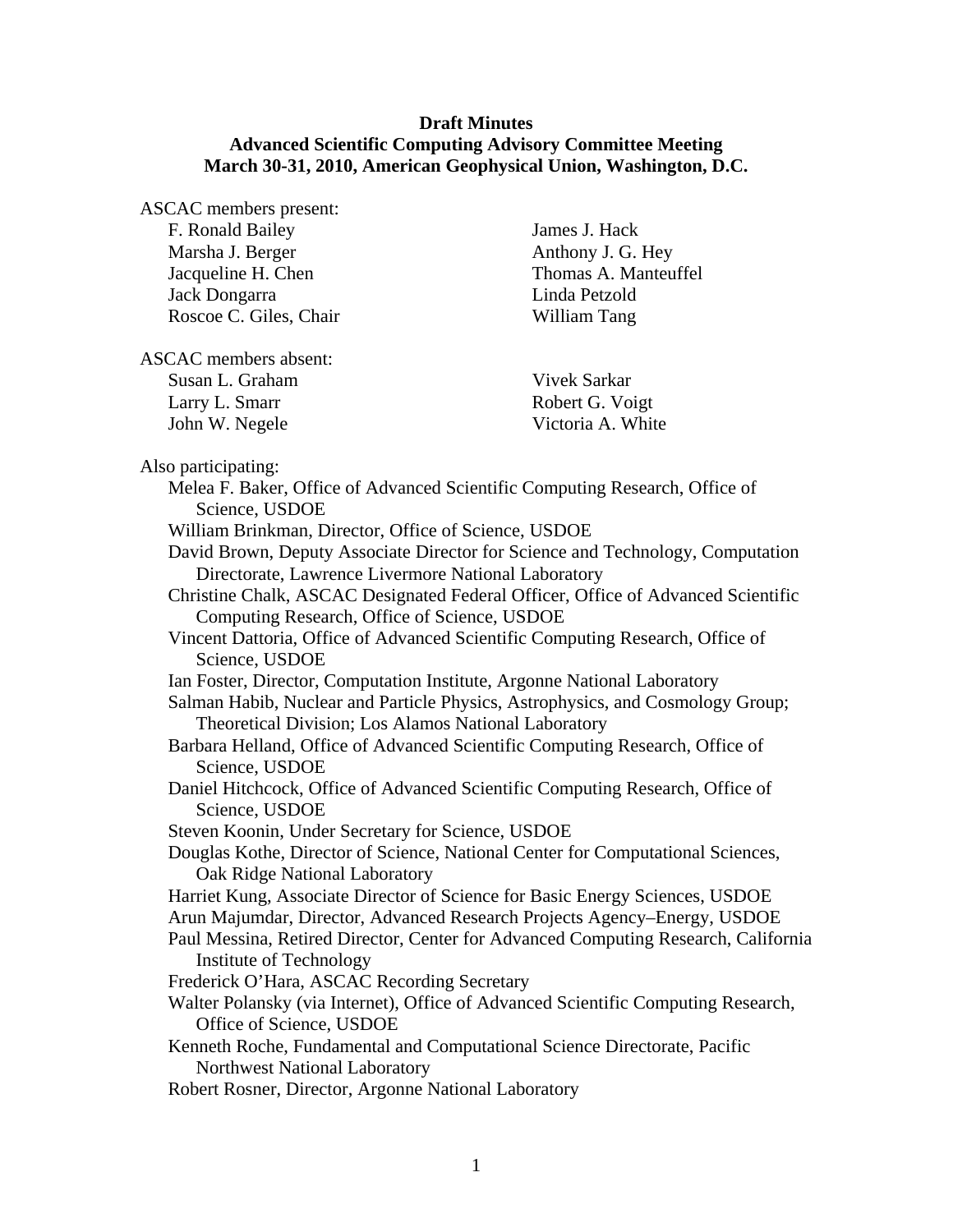Rachel Smith, Oak Ridge Institute for Science and Education

- Michael R. Strayer, Associate Director, Office of Advanced Scientific Computing Research, Office of Science, USDOE
- Andrew White, Deputy Associate Laboratory Director; Theory, Simulation, and Computation Directorate; Los Alamos National Laboratory
- Julia White, INCITE Manager at DOE Leadership Computing Facilities, Oak Ridge National Laboratory

About 70 others were in attendance in the course of the two-day meeting.

## **Tuesday, March 30, 2010 Morning Session**

 Before the meeting, new members of the Panel were sworn in by members of the DOE Human Resources staff, and the Panel was briefed on ethics issues by a member of the DOE General Counsel's Office. During the meeting, the floor was opened to public comment after each speaker.

 Chairman **Roscoe Giles** called the meeting to order at 8:01 a.m. **Rachel Smith** made safety and convenience announcements. Giles reviewed the agenda and introduced **William Brinkman** to describe the FY11 budget request to Congress for DOE's Office of Science (SC).

 In the FY11 budget request to Congress, SC got about a 4.4% increase. Congressional direction may be added; it is less this year than last. Advanced Scientific Computing Research (ASCR) got an 8.1% increase (with extra money for the exascale exercise), Basic Energy Sciences (BES) got a 12.1% increase , Biological and Environmental Research (BER) got a 3.8% increase (the percentage would have been larger had the pork in last year's budget not been counted), Fusion Energy Sciences (FES) got a decrease of 10.8% (because of last fall's difficulties, which have now been worked out with a new schedule; the amount will restored next year), High Energy Physics (HEP) got an increase of 2.3%, Workforce Development for Teachers and Scientists got an increase of 72.2% [because of the Graduate Research Fellowship Program established last year with American Recovery and Reinvestment Act (ARRA) funds], and science laboratories infrastructure got a decrease of 1.3% (rebuilding was done last year with ARRA funds, so this value appears less but is actually a significant increase). There are now 26,000 people using SC's user facilities each year across the country. The light sources are the biggest class of these facilities with one-third of the users.

 The quality of the team brought in by this administration to manage the scientific enterprise is impressive.

 Some organizational structures are being built around some areas of research, called hubs. They will provide focus and leadership for progress in these areas. A new one is on batteries and energy storage. Many trillions of dollars are going to be needed to deal with climate change. In DOE, there are pockets of expertise on climate science; these pockets will be pulled together in a more integrated fashion. In computing, the possibility of exascale computing is being investigated; the challenges (power, architecture, failure rates, etc.) are huge. A particular emphasis is on multiscale modeling of combustion and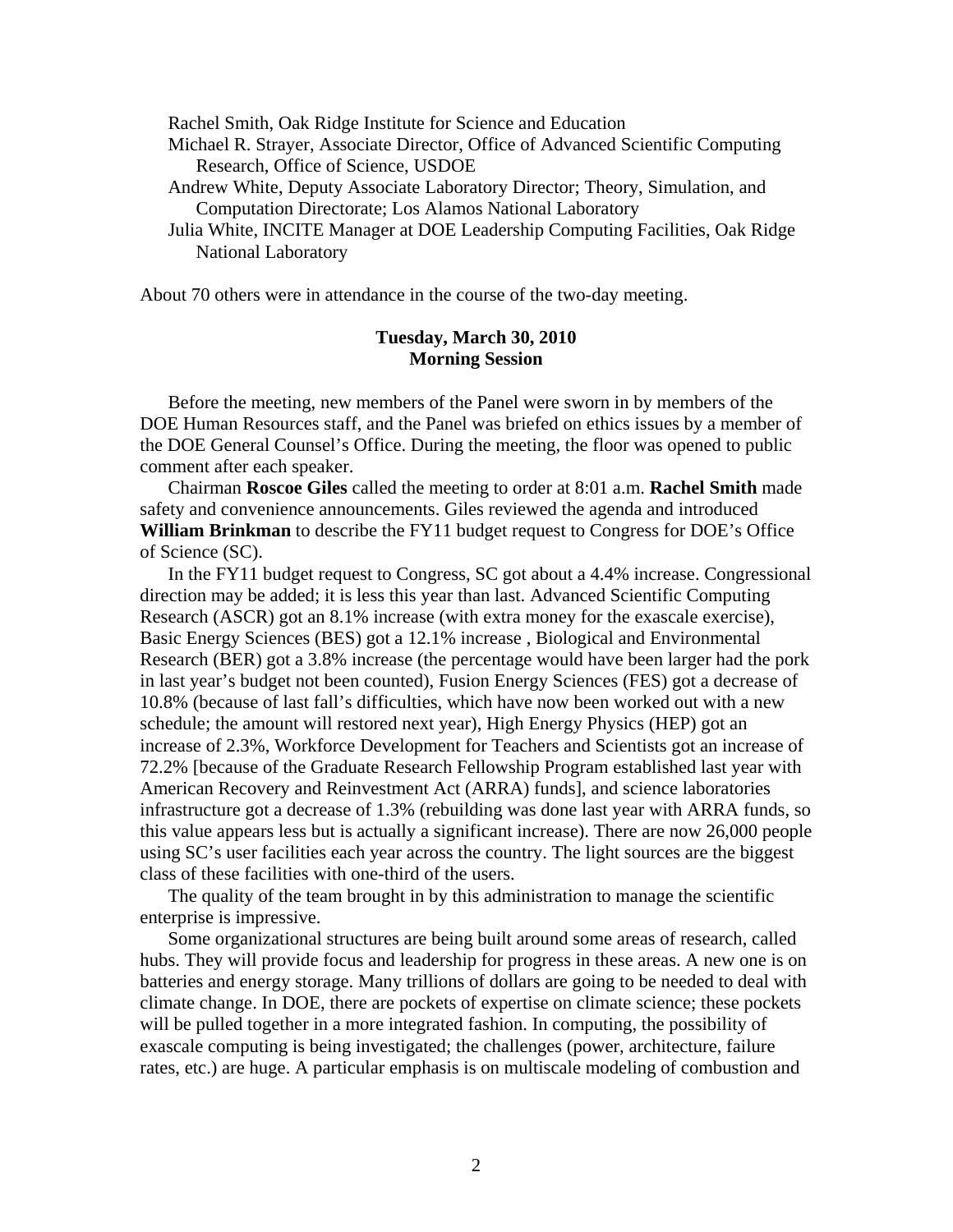advanced engine systems. All scientific user facilities are funded. The SC Graduate Fellowship Program and the SC Early Career Research Program (ECRP) are funded.

 SC has one of the three hubs in FY10: Fuels from Sunlight. Another hub, Modeling and Simulation of Advanced Nuclear Reactors, has strong ties to ASCR. A new FY11 SC/BES Hub for Batteries and Energy Storage

will address design of advanced materials architectures, control of charge transfer and transport, development of probes of the chemistry and physics of energy storage, and development of multiscale computational models.

 The Energy Frontier Research Centers (EFRCs) now number 46, representing 103 institutions in 36 states plus the District of Columbia.

 SC leads the World in supercomputing capabilities. As Sec. Chu has said, "supercomputing modeling and simulation are changing the face of science and sharpening America's competitive edge." Leadership computing is making progress at the petascale in turbulence, nuclear energy, energy storage, fusion energy, biofuels, and nanoscience. Modelers claim that they can simulate the shape of trucks and save about 3 miles per gallon. Multiscale Simulation of Internal Combustion Engines is being used to develop more efficient and cleaner engines. Models include 150 types of combusting molecules (previously, there was only one type).

 The light sources of the world have been doing structural biology for many years. The 2009 Nobel Prize work used all four BES light sources. This was the third Nobel Prize for this type of work. A database of 10,000 proteins has now been amassed to elucidate how ribosome translates the genetic instructions encoded by DNA into chains of amino acids that make up proteins.

 The Linac Coherent Light Source (LCLS) has been turned on at the Stanford Linear Accelerator Center (SLAC); it is the world's first hard X-ray light source, providing an unprecedented combination of high spatial and temporal resolution for the investigation of atomic-scale structure and processes. Within 2 hours of turn-on, it was producing scientific data. It allows single-molecule protein crystallography in which diffraction patterns are observable just before the laser beam destroys the crystal. This opens an advanced area of science.

 There are three Bioenergy Research Centers (BRCs): the Joint BioEnergy Institute (JBEI), Great Lakes Bioenergy Research Center (GLBRC), and BioEnergy Science Center (BESC). They are focused on converting cellulose to ethanol through genomics and microbiotics. At the JBEI, they have converted *E. coli* to change sugar to fuel in one step.

 The genomic revolution is sequencing the 1.1-billion-base-pair soybean genome, publishing the *Genomic Encyclopedia of Bacteria and Archaea* [DOE/Joint Genome Institute (JGI)], and investigating viable microbes in toxic subsurface environments. It took 13 years to sequence 3 billion base pairs; it is now possible to do a trillion base pairs each year. This capability will lead to affordable whole human genome analysis.

 In Nuclear Physics (NP), the Relativistic Heavy Ion Collider (RHIC) collides heavy ions at near light speed and has discovered a violation of parity in the strong interaction. The Continuous Electron Beam Accelerator Facility (CEBAF) is studying quarkantiquark fluctuations. Investments in the Facility for Rare Isotope Beams (FRIB) probe the properties of rare nuclear isotopes. NP has taken on the production of medical isotopes and is doing a good job.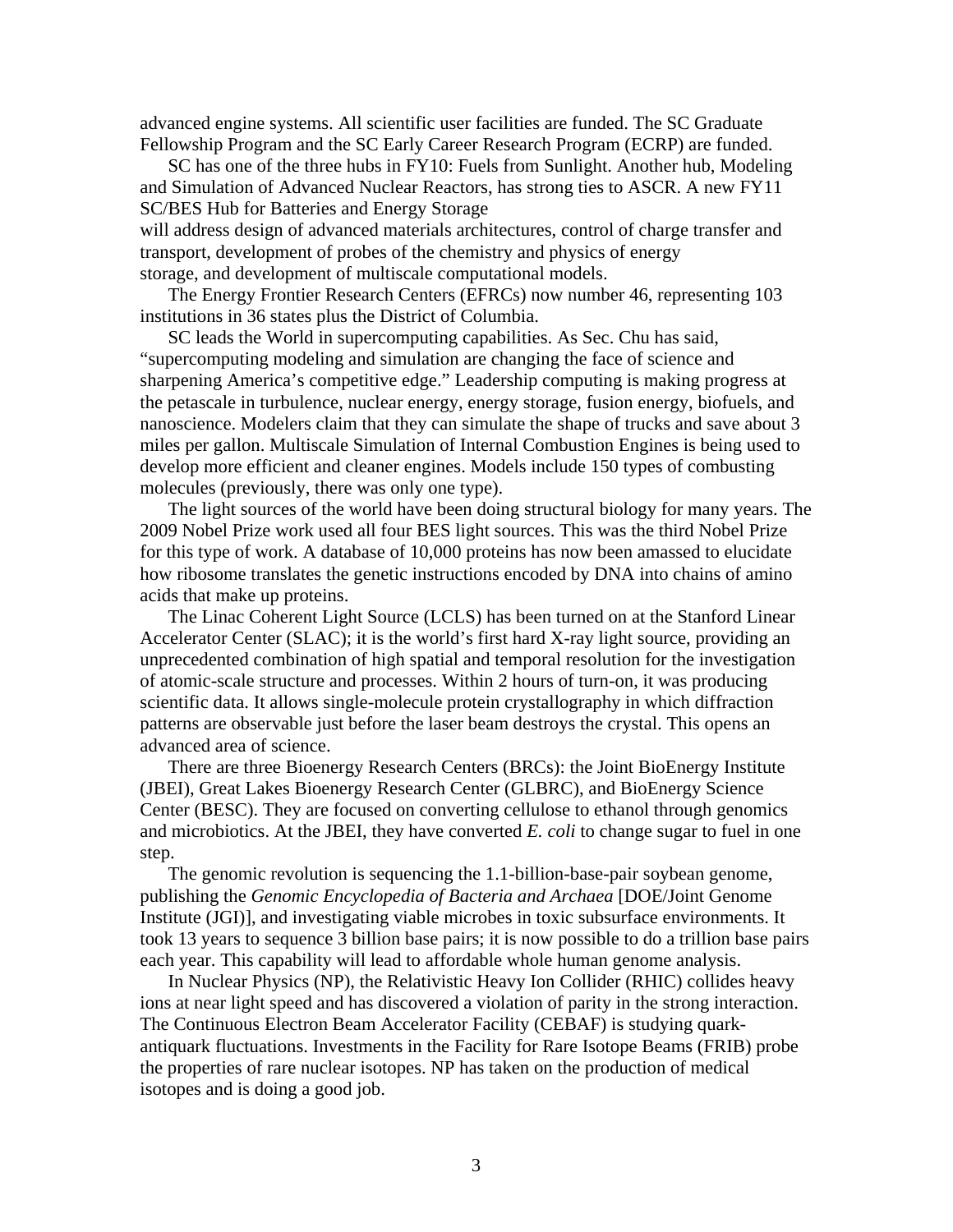In High Energy Physics (HEP), the United States has developed components for the LHC at CERN {Conseil Européen pour la Recherche Nucléaire [now European Organization for Nuclear Research (Organisation Européenne pour la Recherche Nucléaire)]} and hosts centers for data analyses. The LHC has turned on again and is building up its integrated luminosity. (The Tevatron is investigating the same area.) HEP captures the unique opportunities of neutrino science at the Tevatron, Sudan, and (in the future) the Deep Underground Scientific and Engineering Laboratory (DUSEL). Critical decision zero (CD-0) for this Long-Baseline Neutrino Experiment (LBNE) was approved in January 2010; the FY12 budget request provides for a preliminary engineering design for neutrino research.

 \$16 million will be available in FY11 to fund about 60 additional Early Career Research Program awards at universities and DOE national laboratories. There will be 150 additional grants this year for the SC Graduate Fellowships, for which there are 3000 applications.

 He said that he was looking forward to seeing what ASCAC has to say about exascale computing.

 Hey asked what had come of the ARRA funding. Brinkman replied that SC got \$1.6 billion; it is all obligated. The Graduate Fellowship and Early Career programs have come out of ARRA.

 Tang pointed out that there were possible alliances with the National Science Foundation (NSF) on training and fellowships. Brinkman said that, while that is attractive in general, he preferred to keep DOE's separate. SC's fellows will be offered experience at the national laboratories during the summer.

 Giles noted that ASCR is called on to support facilities with impact across all of SC. Brinkman replied that ASCR is not paying for everything. The Innovative and Novel Computational Impact on Theory and Experiment (INCITE) is paid for in full. Scientific Discovery Through Advanced Computing (SciDAC) has been funded in part by ASCR.

**Michael Strayer** was asked to present the viewpoint of the ASCR Office.

 A major accomplishment of ARRA funding was the deployment of the world's most powerful computer at Oak Ridge National Laboratory (ORNL), which was carried out seamlessly and flawlessly in stages. It has been doing science for some time now.

 Hopper Phase-1 of the National Energy Research Scientific Computing Center (NERSC) has been accepted. The early user period ran from November 2009 to February 2010. More than 10 million hours have been delivered to DOE users. When Phase-2 is completed, the machine will have just over a petaflop of capacity, and capacity at NERSC will have been increased by a factor of 100.

 Current ASCR funding opportunity announcements include an Applied Math solicitation on Advancing Uncertainty Quantification (UQ) in Modeling, Simulation, and Analysis of Complex Systems. It is for \$3 million per year for 3 years to fund two to six awards. There are three Computer Science solicitations. The first is for R&D in X-Stack Software Research that supports extreme-scale scientific computing, from operating systems to development environments; it is for \$10 million per year for 3 years to fund four to five awards. The second is for Advanced Architectures and Critical Technologies for Exascale Computing; it is for \$5 million per year for 3 years to fund four to five awards. And the third is for Scientific Data Management and Analysis at the Extreme Scale; it is for \$5 million per year for 3 years for 10 to 15 awards. In Next-Generation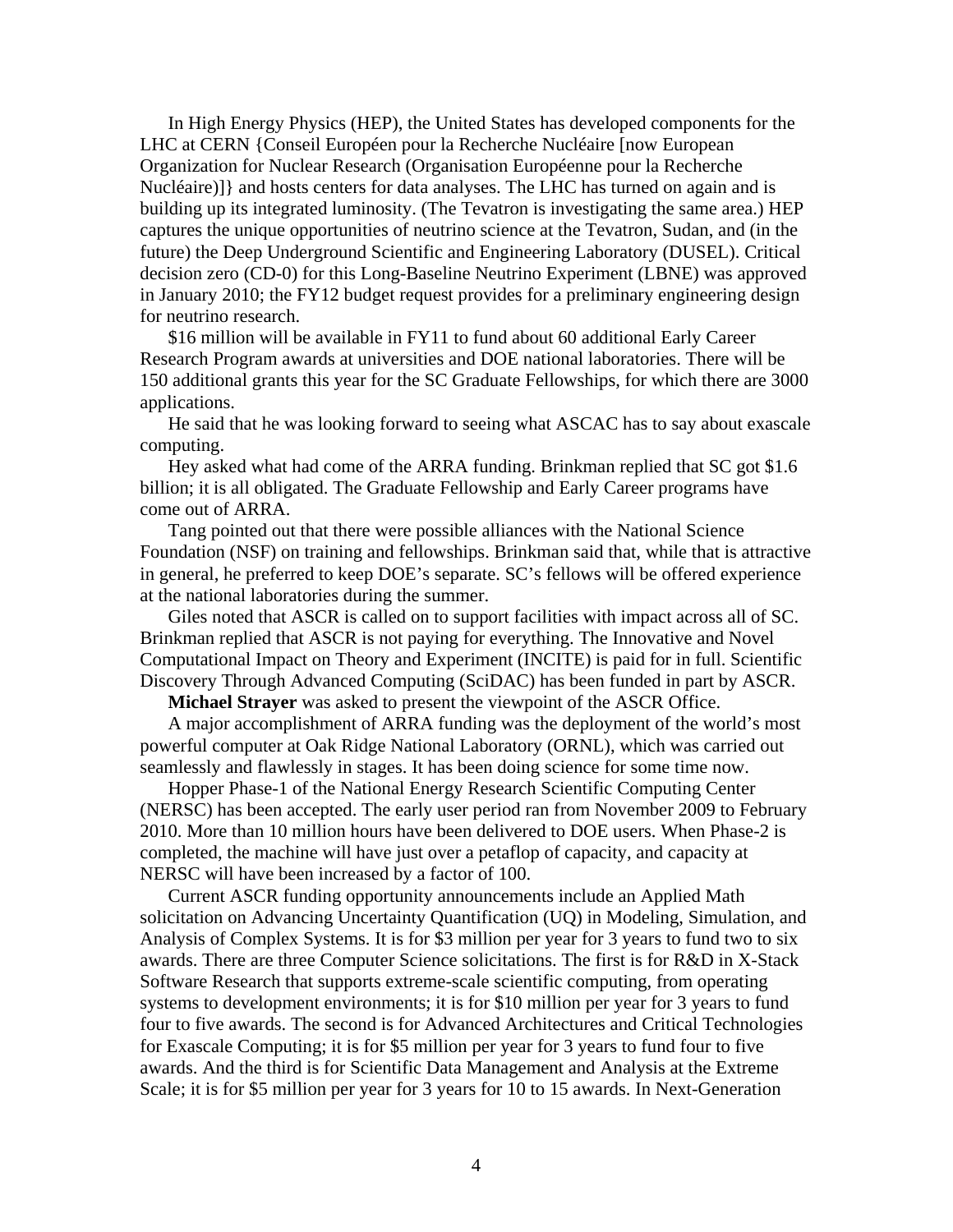Networks, there is a solicitation for High-Capacity Optical Networking and Deeply Integrated Middleware Services for Distributed Petascale Science to energize the advanced networking/middleware projects and to take the Energy Sciences Network (ESnet) to terabit-per-second optical networks.

 The ASCR FY11 President's Budget Request represents an 8% increase. The largest increases are in facilities for lease payment. In research, exascale computing areas will continue to be our focus. . The FY11 budget seeks to maintain the FY10 increases in Applied Mathematics and Computer Science to prepare for challenges of future architectures, huge datasets, and multidisciplinary science and to build on computationalpartnership teams on transforming critical DOE applications to be ready for running at scale on multicore computers. This activity will be robust for science and for applied science. The budget will fulfill obligations at computing facilities (leases) and to the Defense Advanced Research Projects Agency (DARPA) High-Productivity Computing Systems program. It will begin site preparation for the ALCF-2 upgrade (of the Argonne Leadership-Class Facility) to be installed in 2012-2013, will support NERSC-6 (the Hopper machine) operations, and will support ESnet deployment of 100-Gbps technologies.

 New ASCR staff are Sonia Sachs in Computer Science; Richard Carlson in Collaboratories and Middleware, part of the ESnet buildup; and Betsy Riley as a program manager for the Argonne Leadership Computing Facility in the Facilities Division. George Seweryniak is retiring March 31, 2010. Lali Chatterjee became Director of the SC Office of Communications and Public Affairs. The position of Director for the Facilities Division has been posted and closes May 3, 2010. This person will oversee the entry into exascale science.

 ASCR Early Career Research Program (ECRP) awards have been made across the application areas of applied math, computer science, computational science applications, and network environment research. In this last cycle, 464 letters of intent and 369 full applications were received and 354 proposals were ultimately reviewed with 60 coming from national laboratories and 294 from universities. Ultimately, seven Early Career awardees were selected:

- Youssef Marzouk, Massachusetts Institute of Technology, in applied math: uncertainty, stochastic, and complex systems
- Anil Vullikanti, Virginia Polytechnic Institute and State University, in applied math: data and discrete system analysis
- Patrick Chiang, Oregon State University, in computer science: hardware and power management
- Michelle Strout, Colorado State University, in computer science: programming languages, models, environments, and compilers
- Grigory Bronevestky, Lawrence Livermore National Laboratory, in computer science: operating systems and fault tolerance
- Kalyan Perumalla, Oak Ridge National Laboratory, in computer science: programming languages, models, environments, and compilers
- Christiane Jablonowski, University of Michigan, in computational science: climate

All of the very bright applicants need to be encouraged to stay in areas of need of the ASCR research portfolio.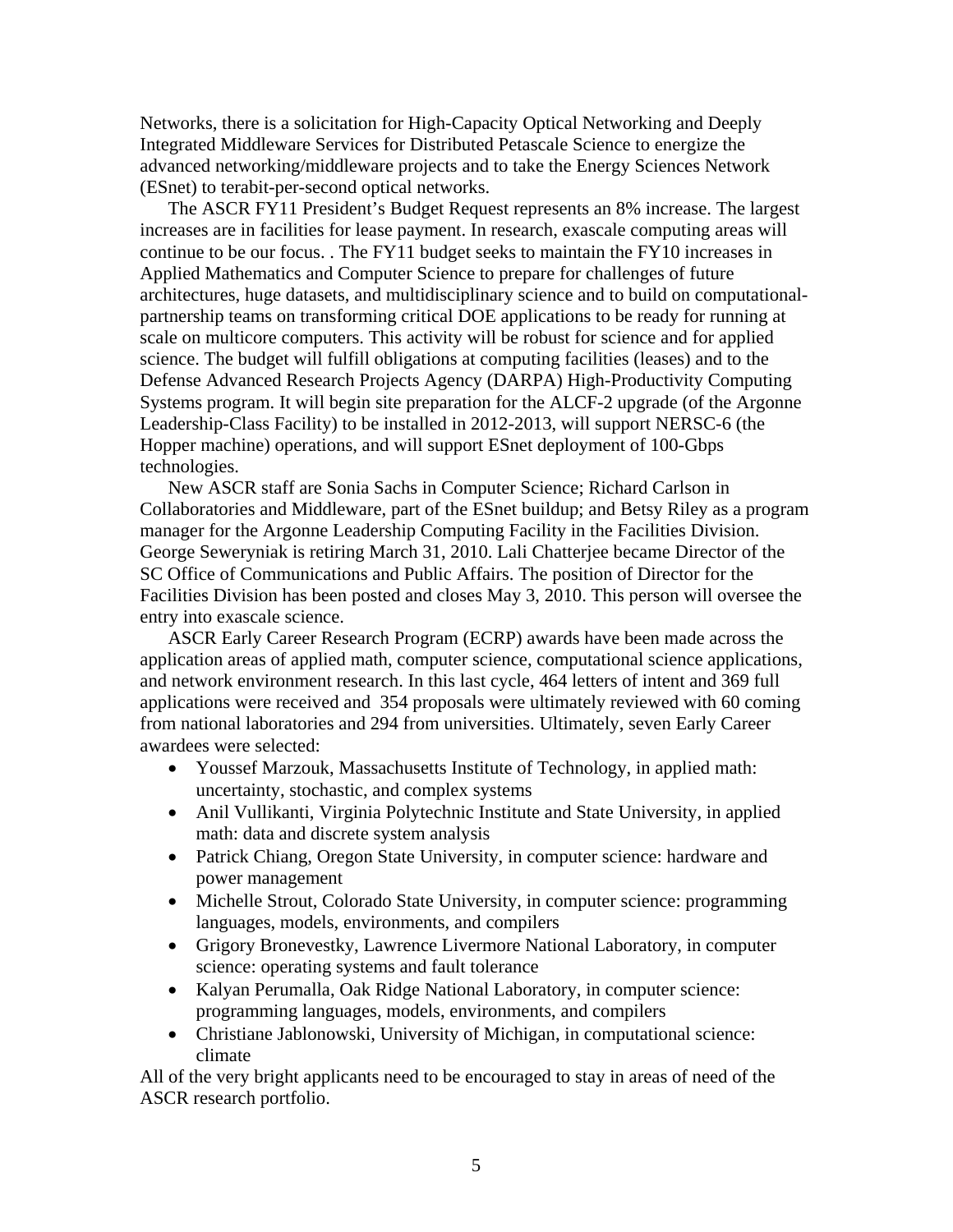The number of applications for the Computational Science Graduate Fellowship increased from 157 in 2002 to 531 in 2010, showing the pressures on the program.

 Manteuffel pointed out that the leases for the Leadership-Class Facilities (LCFs) are expiring or paid up and asked, what would happen now. Strayer replied that the "bad year" for the leases was FY11. Some tails will have to be paid off in FY12. A balance will be maintained between R&D and facilities. Research will increase each year through FY14. Strategic planning has been done, and the program managers are developing a strategic plan. There will be a robust buildout.

 Dongarra asked what programs were affected by the Applied Mathematics decline from FY09 to FY10. Strayer answered that these numbers are the result of a complex iterative process. Rolloffs of existing programs in FY10 caused the \$700,000 decrease and will continue to do so. This is the typical random walk of federal funding. The average over the years will be the important trend.

 Hey asked how many ECRPs there would be. Helland replied that there were funds for six candidates; an extra one was chosen because there were so many strong candidates; the program will continue at this level in the future.

 Berger asked for a more detailed explanation of the X-stack research. Hitchcock said that this is to do the research to underpin the software to be developed for exascale computing. It has to be done early so the software can be written. Working with the hardware people is essential at this level. Strayer added that one cannot support a hardware buildout with the current software knowledge. Working needs to be done on the software to see what ideas have merit.

 Chen asked whether computational partnerships (like SciDAC) can be expanded outside SC. Strayer answered that the Office was talking with and has held workshops with several of the applied offices to see how ASCR might partner with them. The discoveries are encouraging.

 Manteuffel asked for more information on the strategic plan. Strayer replied that there had been a meeting of program managers from which has come a skeletal idea of a strategic plan. It will have a 5-year forward look and may or may not be ready for the next ASCAC meeting.

 A break was declared at 10:29 a.m. The meeting was called back into session at 10:48 a.m.; **Douglas Kothe** and **Kenneth Roche** were asked to present an update on recent activities and outcomes on the ASCR Joule metric for computational effectiveness.

 The Joule metric is to improve computational science capabilities, defined as the average annual percentage increase in the computational effectiveness (either by simulating the same problem in less time or simulating a larger problem in the same time) of a subset of application codes. For each application, a benchmark is run at the beginning and end of the fiscal year, and the report discusses the differences. In the strong scaling mode of enhancement, one can simulate the same problem in less time; and in the weak scaling mode, one can complete a larger problem in the same time. One can also consider other variations, such as those in the problem, algorithm, and machine to achieve the fixed-time assertion.

 From the machine perspective, complexity is driven by the floating-point computations, and efficiency improvement is achieved by reducing the number of instructions read.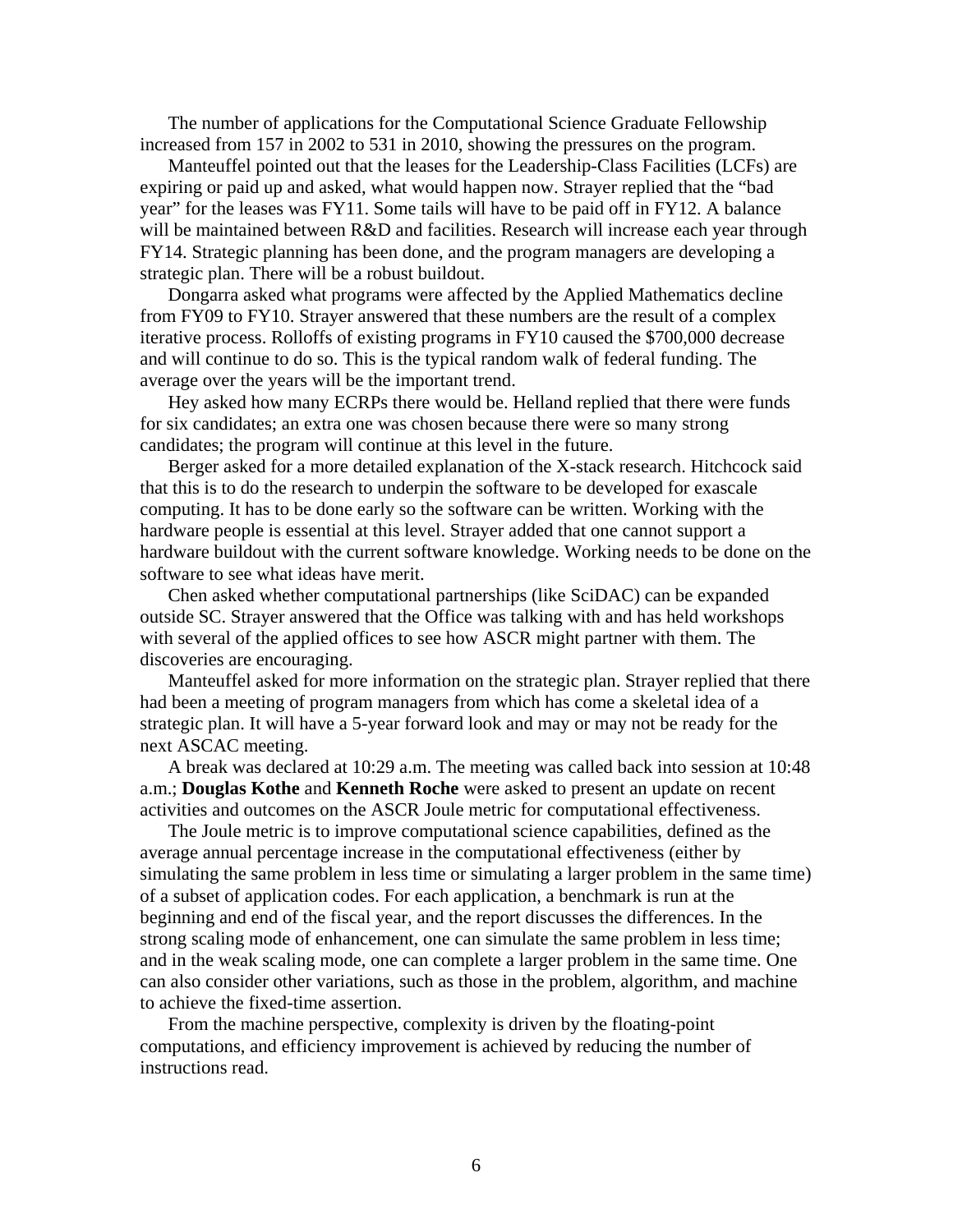In 2004, a standardized method to measure the efficiency was needed. A partnership with programmers and the machine centers was established. Climate, fusion, and combustion research have dominated the process. Two programs, Q2 and Q4, were benchmarked.

 For FY09, Joule metric results were obtained for the four applications: RAPTOR, CAM, XGC1, and Visit. Performance gains were what was (aggressively) expected in terms of time to completion. This year, a new tool was available.

 The Community Atmospheric General Circulation Model (CAM) was run in uncoupled mode. It is characterized by two computational phases, dynamics and physics, in latitude, longitude, and elevation. The year-end report shows a speed-up by a factor of 2 on the same hardware with changes in the code with OpenMP.

 XGC1 is part of SciDAC and is used to understand and predict plasma transport and to profile the "edge pedestal" around the separatrix, a weak-scale problem along the time dimension. Time steps were increased from 4000 to 16,000. This was the first attempt to study the nonlocal H-mode coupling physics between the edge and core turbulence in a realistic DIII-D tokamak geometry. It was done successfully by increasing the time steps by a factor of 4. The focus of this code is solving a gyrokinetic Poisson equation, and solutions have to be interpolated back to particle positions to time evolve according to equations of motion. An improvement in message-passing interface (MPI) communication resulted in faster Poisson solution. One-sided message passing (OMP) parallelism was implemented, allowing the use of a quarter as many MPI processes.

 Visit was used to do two problems: isosurface extraction and volume rendering. Isosurface extraction extracts the 3-D points in a volume with a specific value and connects them with a continuous surface. Volume render produces an image from a scalar field in a 3-D data set. One can now scale very well in the volume renderer because a problem that was previously unrecognized was fixed.

 RAPTOR is a large-eddy simulation of turbulent, reactive, multiphase flows. It is fully modular, self-contained, and written in ANSI [American National Standards Institute] standard Fortran 90. It uses an interesting integration scheme to understand and apply Reynolds number scaling in combustion modeling, which is crucial if simulation is to affect engine design. This is a 15-year-old code, but performance was increased by a factor of 2 by improving halo exchanges and by knocking down MPI wait times.

 The FY10 metric applications are TD-SLDA, POP, Denovo, and LS3DF. Things are on track for each application.

 It was found that the metrics team needs to work with science teams in quantifying a bottom-line number for science metrics. It needs to be done carefully. One needs to be cautious about targeting full-system Q4 problems on systems that are new and/or being upgraded. In performance data collection, a verified standard approach for collecting performance is needed. Documenting the methods used to gain performance has begun. Joule application teams are brought together as one project team by holding weekly meetings/telecons and with an e-mail reflector. Results and documentation are shared, which drives accountability, competition, and emulation among the code teams. Ample leadership computing resources are provided that are not implicit in any pre-existing allocation (only 10% of the time burned). Off-code-team experts are brought in as part of the Joule effort.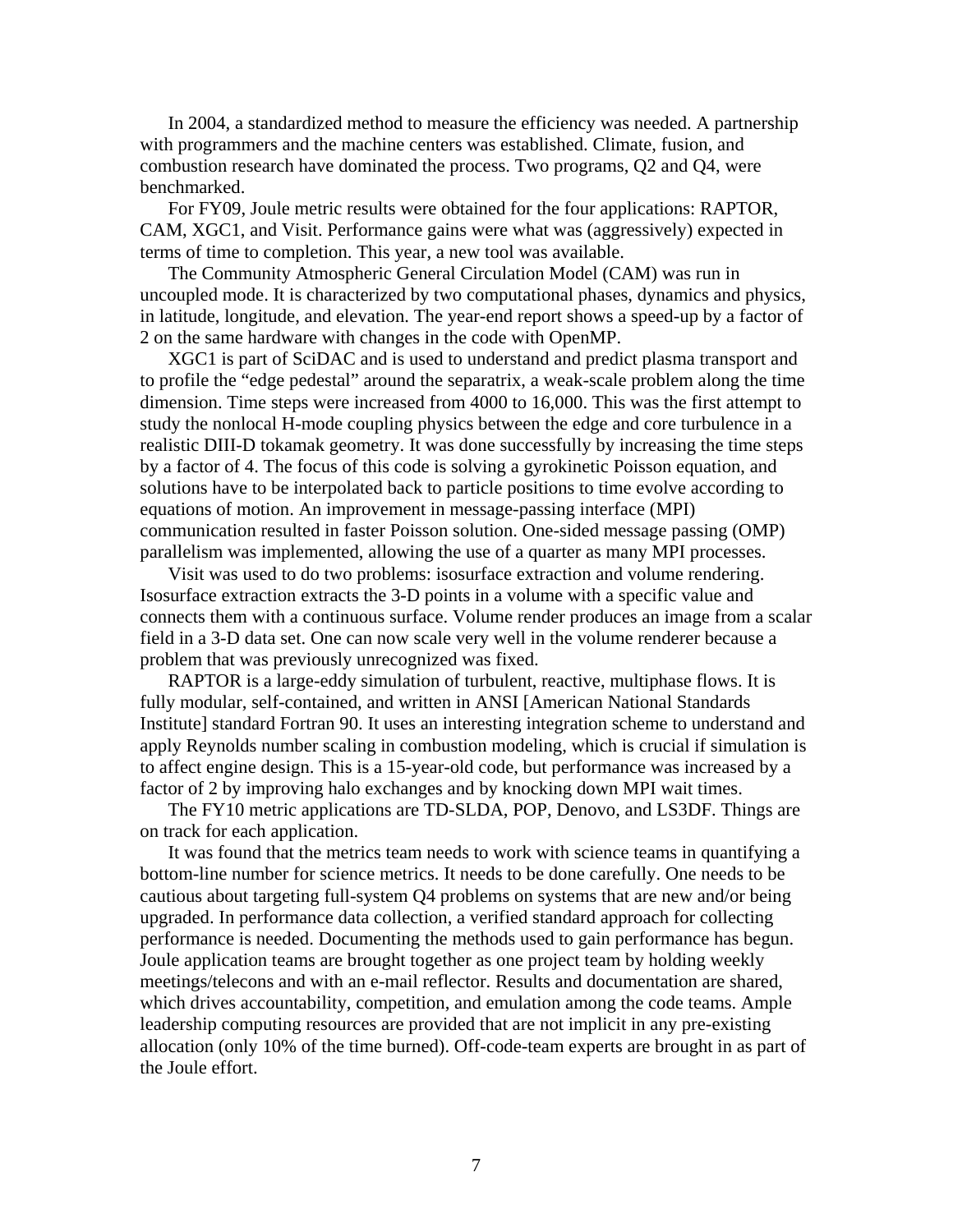Berger noted that one thing done was turning off the IEEE arithmetic and asked why precision was cut down. Kothe replied that some codes are okay with single precision at certain points. One can validate this by comparing results. One can speed up performance by going to simple precision. In general, though, there is no good answer. Hack noted that, before, there was 32-bit arithmetic. There are tests that introduce random errors and analyze precision statistically. Dongarra said that he did not see any assessment of the effort that went into the improvements. Kothe replied that there were not any data kept on manhours consumed. One to three man-months were used in carrying out the benchmarks. One finds some areas of improvement, but sometimes one does not know where to look. Roche added that the 10% number came from estimates of time spent by people on programming teams. Productivity is bounded by the tools available.

 Petzold asked if the goal was speeding up codes. Roche replied that the goals were to move software toward scalability and to satisfy the metric language. Giles noted that this is part of the Office of Management and Budget (OMB) performance metric for ASCR. Hitchcock stated that one has to show that one is helping people do science. One can measure how productive machines are. One can also see how performance increases with the programming underlying applications. How much time it takes for the program to do this has not been measured. Kothe said that this Committee chooses the applications. Performance has improved over the years, and the performance increases can be leveraged in other programs. Petzold observed that, from a science perspective, each new architecture produces new barriers to the users and asked if efforts were being made to share lessons learned. Kothe replied, yes. It varies with the critical path of the application.

**Julia White** was asked to report on the management of the Innovative and Novel Computational Impact on Theory and Experiment (INCITE) program for which the 2008 Committee of Visitors (COV) recommendations were found invaluable in managing the program.

 INCITE provides awards to academic, government, and industry organizations worldwide. Beginning in 2010, INCITE is jointly run by the ALCF and the Oak Ridge Leadership-Class Facility (OLCF) and managed by Julia White.

 The impact of science and technology is the key driver of INCITE. It allows introduction of innovation and new physics into climate models. Advances in nuclear reactor modeling are aimed at making safe, clean nuclear energy available globally. High-temperature superconductor design requires revolutionary simulations for developing improved energy transmission. GE is looking at next-generation energy and propulsion.

 LCF allocation programs have more than 2.7 billion processor hours available. INCITE allocates 60% of those hours for projects of high impact in science, engineering, and computer science that require leadership systems. Proposals are considered yearround and can be awarded up to millions of hours. There is also the ASCR Leadership Computing Challenge (ALCC), which is allocated by the ASCR Office.

 Now in its seventh year, the INCITE program has seen explosive growth resulting in more than 1.6 billion processor hours being allocated in 2010. INCITE supports a wide range of disciplines. There is no designated number of hours for a particular science area. The emphasis in INCITE looks at all recommendations, focusing on potential for scientific or technological impact and then readiness. It has experienced tremendous success; it is oversubscribed by a factor of 2.5. The number of projects increased rapidly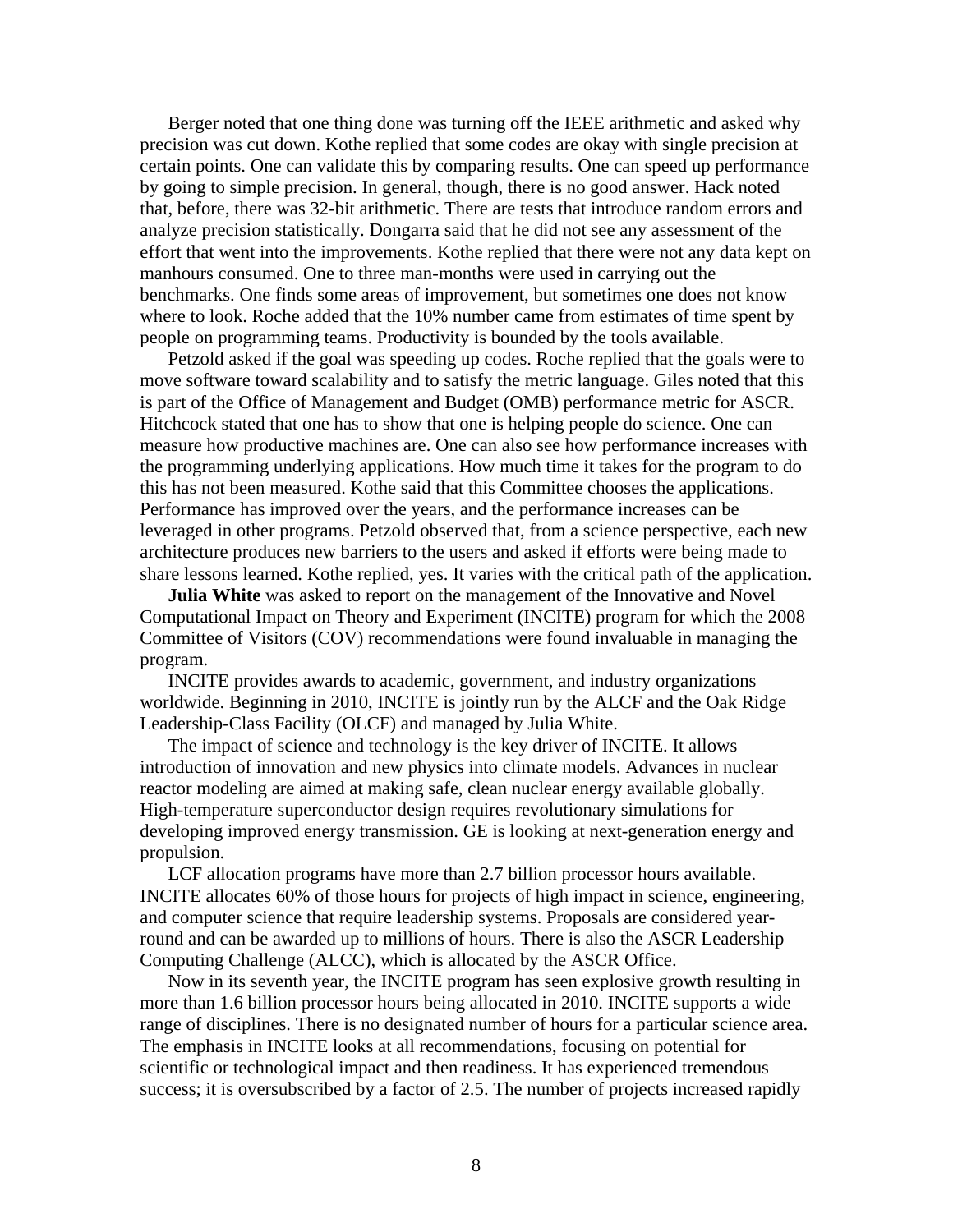from 2 to 20 from 2004 to 2010 and is now flattening out. The average number of processor hours has increased significantly, from 1.6 million to 23.2 million over the same period. The size of the extreme uses has also increased.

 INCITE 2010 awards went to 35 new projects and 34 renewal projects, with 41% of the new submittals and 83% of renewals being awarded. The distribution reflects a broad range of disciplines. Renewals are held to an achievement threshold. The 2010 project demographics by principal investigator (PI) affiliation are industry, 4%; DOE, 38%; university, 54%; and government (non-DOE), 4%. There were three projects with foreign-based PIs.

 The 2011 allocations are now being planned, with a call for proposals from April 14 to June 30 and allocation awards through December 2011. The computational readiness review is conducted by center staff who are expert in these systems. Both centers review each proposal. The criteria for new proposals look at appropriateness for requested resources, appropriateness of the computational approach, and the technical readiness. The criteria for renewals are meeting the technical and computational milestones and being on track to meet future milestones.

 The second step is the panel review by domain experts drawn from institutions worldwide who are looking for the scientific and/or technical merit, appropriateness of proposal method, team qualifications, and reasonableness of requested resources. For renewals, they look for change in scope, whether the awardees met technical/scientific milestones, whether they are on track to meet future milestones, and the impact relative to other proposals under consideration.

 Based on the 2010 INCITE experience, a feedback step to authors was introduced for computational-review results. Program transparency was enhanced by providing reviewer comments to authors at the end of the review process (a response to a 2008 COV recommendation). A "blue ribbon" peer review panel has been created. A review of renewals has been initiated, another response to a 2008 COV recommendation. The ALCF and OLCF management teams and the INCITE manager have been engaged in the selection of proposals.

 The 2010 INCITE panel reviewers were asked for their feedback on whether the INCITE proposals discussed in the panel represent some of the most cutting-edge computational work in the field, whether the proposals were comprehensive and of appropriate length given the award amount requested, whether the science panel was sufficiently diverse to assess the range of research topics being considered, and whether having access to the center's computational readiness reports was valuable for assessment of the proposals. The responses were overwhelmingly positive.

The 2011 INCITE process will

- Post the reviewer questions with the call for proposals to increase the transparency of the assessment process for proposal authors
- Build the review panel earlier in the year
- Identify potential opportunities for making referrals from INCITE to the Energy Research Computing Allocations Process (ERCAP)
- Reassess and potentially redesign the web-based form for proposal submittal
- Build relationships with other centers whose users have science challenges that would benefit from the scale of the INCITE resources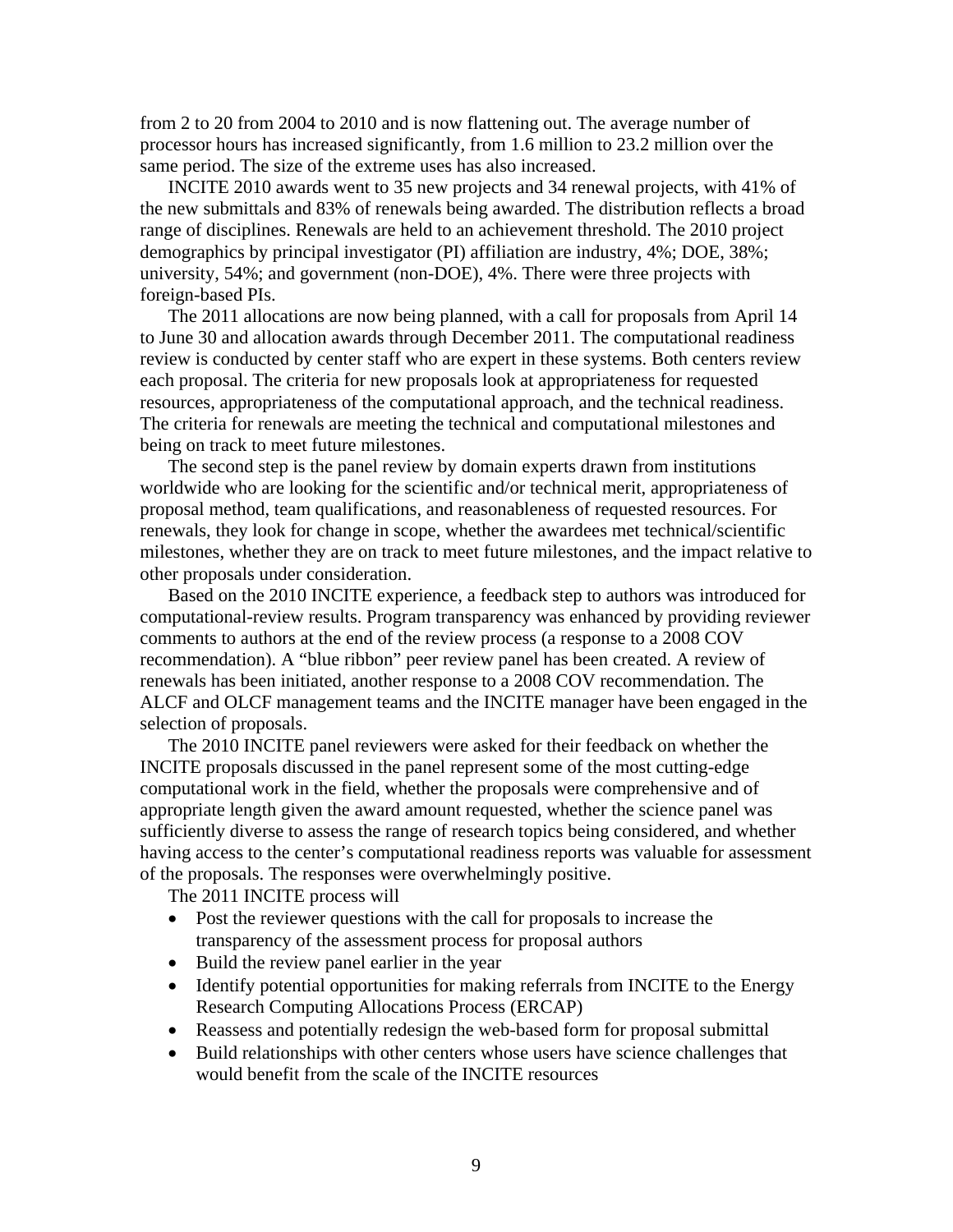Chen noted that industry was a small percentage of INCITE participants and that some metrics were different for their proposals than for proposals from other classes of participants. J. White replied that reviews last year said there should be a separate set of evaluative questions for industry, asking for competitiveness impacts. These criteria would be evaluated by external reviewers, also.

 Bailey asked about the results of the proposals and the computations done and how they were distributed. J. White responded that the centers work closely with the participants and issue reports on scientific impact. A peer assessment of science impact is also sought.

 Berger asked what percentage of the project uses "the full machine." J. White said that she did not have that number available but could provide it later.

**Daniel Hitchcock** was asked to review the ARRA investments in ASCR.

 Magellan is ASCR's experiment in cloud computing. It is a \$32 million project at NERSC and the ALCF consisting of a 100 TF/s compute-cloud testbed. The first hardware is now available. The question is how to run mid-range science and schedule usage on the cloud. We are using Eucalyptus at ALCF and Linux at NERSC. This is not part of ASCR's mission, but ASCR is the best suited to address the question. The NERSC Magellan cloud hardware has 720 nodes, and 5760 cores in nine scalable units producing 61.9 TF and networking between sites will be looked at, as well.

 The key is flexible and dynamic scheduling of resources, an interesting optimization problem.

We want to accelerate the commercialization of 100-Gbps networking technologies by deploying a national-scale prototype network that will span for distinct geographic regions, connecting the three major ASCR computing facilities and the New York multiagency peering point, providing transatlantic connectivity at 100 Gbps. Another goal is to complement the prototype 100-Gbps network with a testbed providing an experimental network research environment at sufficient scale to usefully test experimental approaches to next-generation networks and applications. The project plan is available.

 The Advanced Network Initiative (ANI) is running in parallel with ESnet. The goal is a 100-Gbps prototype network preliminary baseline design.

 The Oak Ridge LCF was upgraded to 6-core CPUs and worked with users to produce scalable, high-performance applications for the petascale.

 Scientific progress has been made in turbulence, nuclear energy, energy storage, fusion energy, biofuels, and nanoscience.

 Advanced architecture is a small project in two pieces: IBM's Productive, Easy-To-Use, Reliable Computing Systems (PERCS) and the University of California at Berkeley's Research Accelerator for Multiple Processors (RAMP). Its goal is to develop a complete initial definition on architectural features and performance levels for a system that will meet the needs of a least one science application that requires extreme-scale computing while using energy efficiency.

 SciDAC-e is funding seven applied-mathematics research efforts in support of DOE electricity grid efforts. All awards have been made, and work has begun. Postdocs have been hired to provide expert-user support for Extra Energy-related projects at the leadership computing and NERSC facilities.

The floor was opened to public comment. There was none.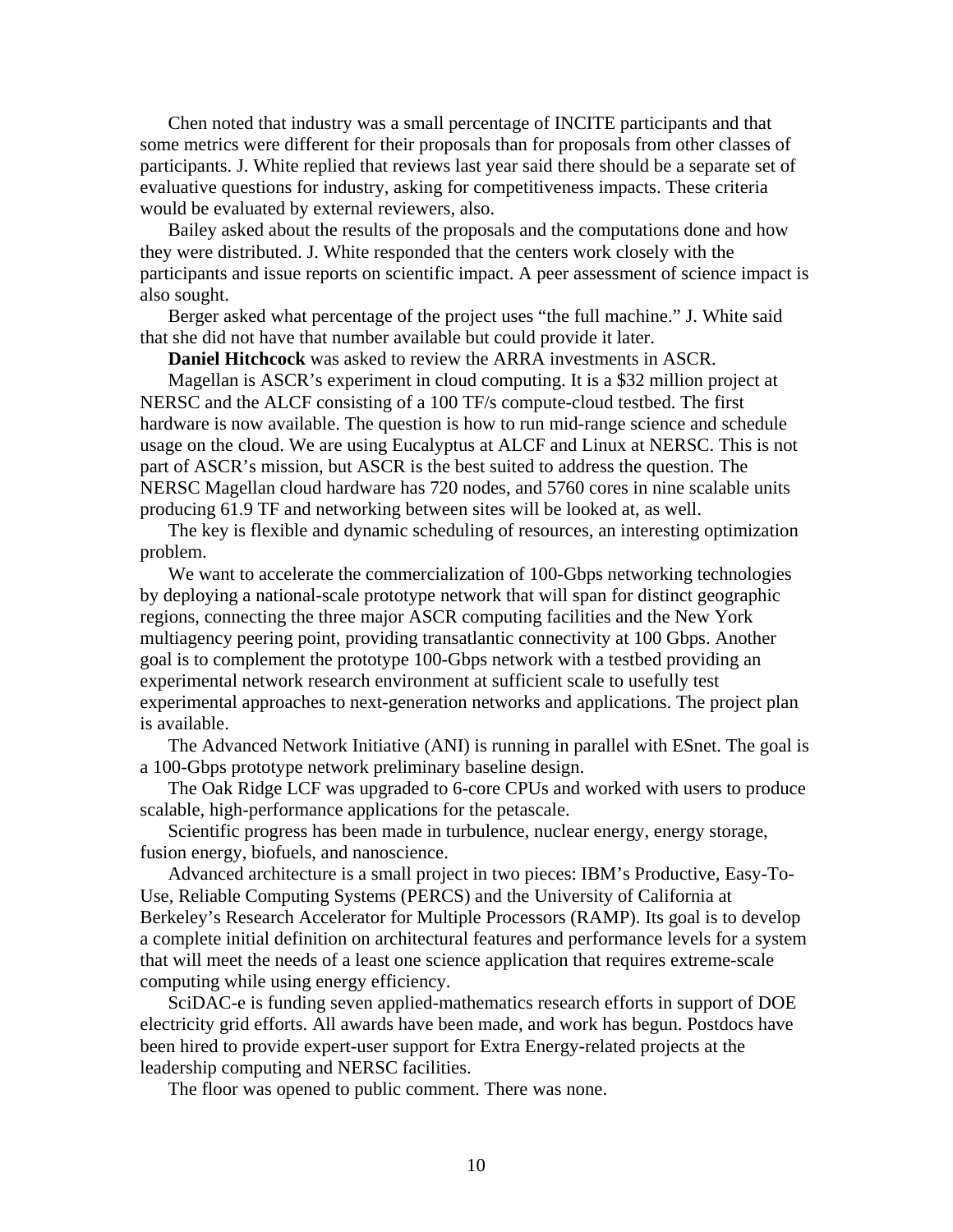Manteuffel noted that the Joule Project has had a remarkable impact with just two postdocs and asked if there were any plans to scale it up. Hitchcock said that the results are leveraged by applying the improvements to other programs, especially those with large numbers of users. The results are published to allow others to adopt these improvements.

 Messina stated that the support people see changes coming out of Joule (and other efforts), leveraging the results tremendously. Roche seconded that comment. Tang noted that it is not just faster codes but more substantial science.

A break for lunch was declared at 12:17 p.m.

## **Tuesday, March 30, 2010 Afternoon Session**

 The meeting was called back into session at 1:30 p.m. **Andrew White** was asked to report on the DOE Laboratory Exascale Working Group.

 In June 2009, the eight national laboratories were asked to look at science applications; systems software and programming models; systems acquisition, deployment, and operations; and hardware technology R&D. The plan targets exascale platform deliveries in 2018 and a robust simulation environment and science and mission applications by 2020. Co-design and co-development of hardware, software, programming models, and applications requires intermediate platforms in 2015.

 Three town hall meetings and 11 grand challenge workshops were held. Meetings were held with nine high-performance-computing vendors and then with universities, national laboratories, and vendors in 2009. An International Exascale Software Project is looking at the required software environment.

 There will be a lot of competition for world leadership in the 21st century. China's computer capability is increasing rapidly, China is granting about the same number of PhDs in science and math as is the United States, and China is devoting a much greater portion of gross domestic product (GDP) to computing R&D than the United States is.

 A community effort is needed to achieve the exascale. DOE and private industry (and partnerships) will play a role, also. Co-design (hardware and software) is necessary. Meeting attendees focused on the technological needs, co-design, and DOE mission needs.

 Between 1992 and 2006, there was a factor of 1000 increase in computer performance, most based on increases in clock speed. Now, parallelism and concurrency must drive the increase in performance.

 System power will be a problem. The processor is where most innovation will happen in response to all of these pressures. The operating system is not ready. The strategy and implementation times will be much shorter.

 The target "swim lanes" are 200 petaflops/sec in 2015 and 1 exaflop in 2018. An exascale machine might operate at 1 TF or 10 TF. The mean time between failures (MTBF) will likely be 1 day.

 The high-level system design may be similar to that of the petascale system of today, Windows Message-Passing Interface (WMPI), but checkpoint restart is likely too expensive to do. The node is the lag. It will have to have a heterogeneous functionality, a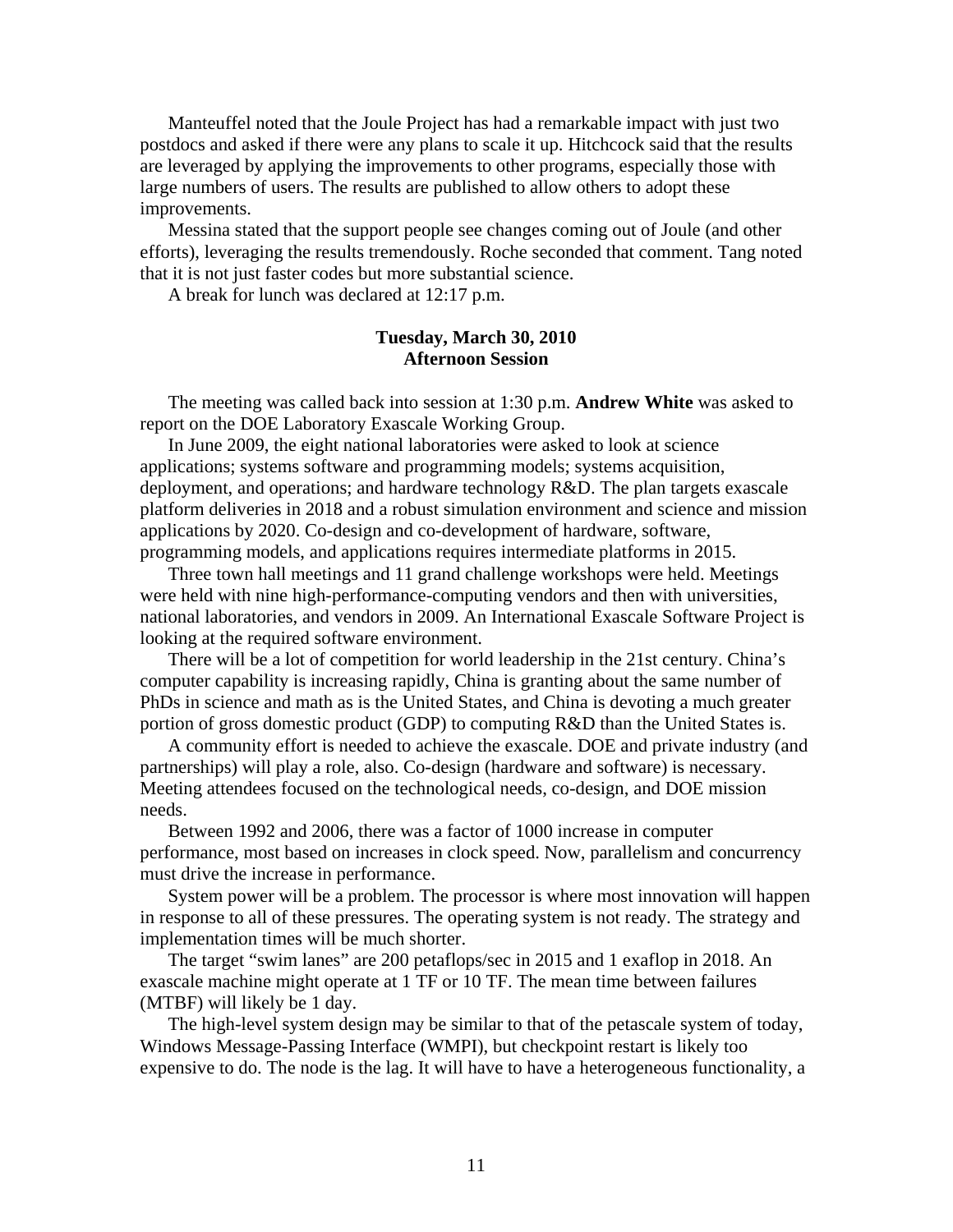deep memory hierarchy, and a new programming model. All this will be stacked in a 3-D chipset. The intellectual property will be shifted to the CPU from the memory.

 Power is the number-one issue. Memory bandwidth costs power. It will cost 100s of millions of dollars to reduce memory power usage to what would be needed for a 20-MW machine. The amount of memory will not scale with the increase in computer (CPU) performance. (CPU design is moving faster than memory design.) The industry will have to make the MTBF per component 1/10th of what it is now. One can put some storage memory on the node, and this will take pressure off the memory stack. There are "guard bands" on temperature, voltage, etc. Silent errors (where a value does not get set properly because something did not happen on time) will happen more and more frequently. System software will have to change with so many processors and threads. The work will be broken up between processors.

 Two approaches to the programming model are inter-node and intra-node. A unified approach will probably be designed simultaneously. Some decisions will have to be made about the programming mode early on.

 Co-design expands the feasible solution space to allow better decisions. Co-design of applications and technology will need to be optimized for power, performance, price, prediction, and/or productivity. Tools will need to be developed for a virtual machine to probe the issues of co-design.

 The workshops focused on four DOE missions: climate, nuclear reactor design, combustion, and national nuclear security.

 The National Ignition Facility (NIF) is looking at break even this year. Wake-field accelerators are projected for the end of the decade. These and other breakthrough scientific discoveries and facilities require exascale applications and resources

 Climate change is the greatest problem being faced by the world today. The Earth system model uses coupled land, atmosphere, ocean, and sea-ice models. This model represents multiphysics interactions. Exascale computers would have impact on climate assessments. We need models that get the physics in greater detail. Climate needs to be predictable on decadal time scales. Ensembles of programs will be used to produce this predictability.

 In energy, the focus will be on nuclear energy, combustion, transport (one-quarter of the  $CO<sub>2</sub>$  production), fusion and renewable energy. The range of scales is 20 orders of magnitude in time and size. It would be good to get the Nuclear Regulatory Commission (NRC) to recognize UQ.

The workshops looked at combustion as a DOE initiative.

 The National Nuclear Security Administration annually certifies the stockpile, directs stockpile work, and conducts life-extension programs.

 Three crosscutting issues came up in the workshops: UQ; multiscale multiphysics modeling; and statistics of rare events, all of which require exascale computing.

 Errors enter not only through hardware but also in the way computations are done. The question faced is what programs can be gotten up and running at the exascale in 2018.

 Bailey asked whether, in the co-design approach, it had been considered that one programming model might not be appropriate under all circumstances. A. White replied that that has been considered.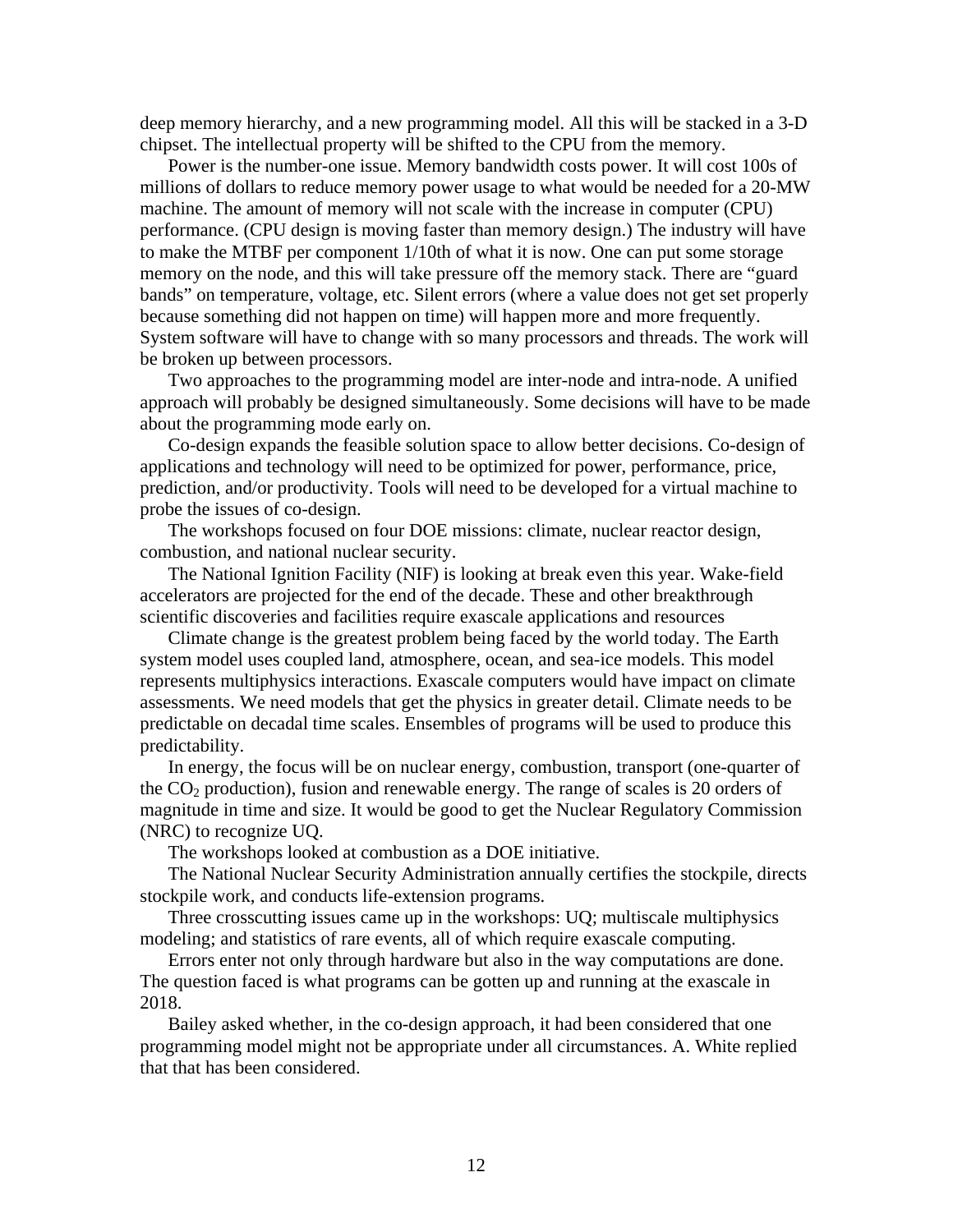Tang stated that UQ validation would require dedicated facilities. A. White replied that, on the application side, they have to be bound to a mission. Also, in a larger context, the real power of co-design is adding functional value. It would be advantageous to get the experimental community involved.

 Manteuffel asked how one can get the rest of it and whether we know we are going to be able to get there. A. White said that this is a transformation in computer technology. That is what exascale is about. There will be transformative changes in applications, too.

 Berger asked if he had said that the user will have to manage the cache. A. White answered that, on Roadrunner, instructions and data cache have to be managed. Data movement will be expensive, so one will want to explicitly manage cache on the core. One should know where it is and where to put it.

 Bailey noted that, in the past, high-performance computing had a lot of influence on the industry and asked whether the exascale will influence where the industry is going. A. White responded that investments will have to be made in memory bandwidth. Simpler processors will be installed, leading to more threads.

 Chen asked what experience there was with importing MPI. A. White said, that was assembly language, the programming of which was not as difficult as it was thought it would be. But it was less efficient.

 Petzold asked where this next generation of programmers will come from. A. White replied that it is everybody's problem so there is a lot more focus on that problem.

 Hey asked what breakthroughs would be made with the exaflop. A. White responded that, in climate, it is cloud-resolving climate models. With weapons, we cannot do the basic science to get the material science right. In ASCI it was going to 3-D codes.

 Foster, noting that White had mentioned a whole set of things that could be done with exascale computing, asked whether a scripting language will be needed. A. White answered, yes.

 Messina said that there are a few workshop reports on the web. There is not a strong case for the exascale in all, but there is in most.

**David Brown** was asked to discuss the cross-cutting technology for computing at the exascale.

 A workshop was held on the cross-cutting technologies required to deliver exascale computational science by 2018. Co-design is the interaction of system architecture, system software and tools, math models and algorithms, programming models, and scientific applications at the exascale. The workshop objectives were to outline the R&D needed for co-design of the exascale computational science environment, to identify opportunities for "disruptive" computational approaches for future scientific discovery that might be employed, and to produce a first cut at the characteristics of a hardware/software system roadmap that will meet science application needs during the next decade. This was the first workshop that brought applied mathematicians and application developers into the discussion.

 Co-design will be essential for exascale scientific discovery by 2018. Tightly coupled multidisciplinary partnerships will ensure delivery of science applications on exascale platforms. The transition to the exascale will be as disruptive as was the transition from vector computers. Appropriate investments will be required. The Advanced Simulation and Computing Initiative (ASCI) spent only 20% of its funding on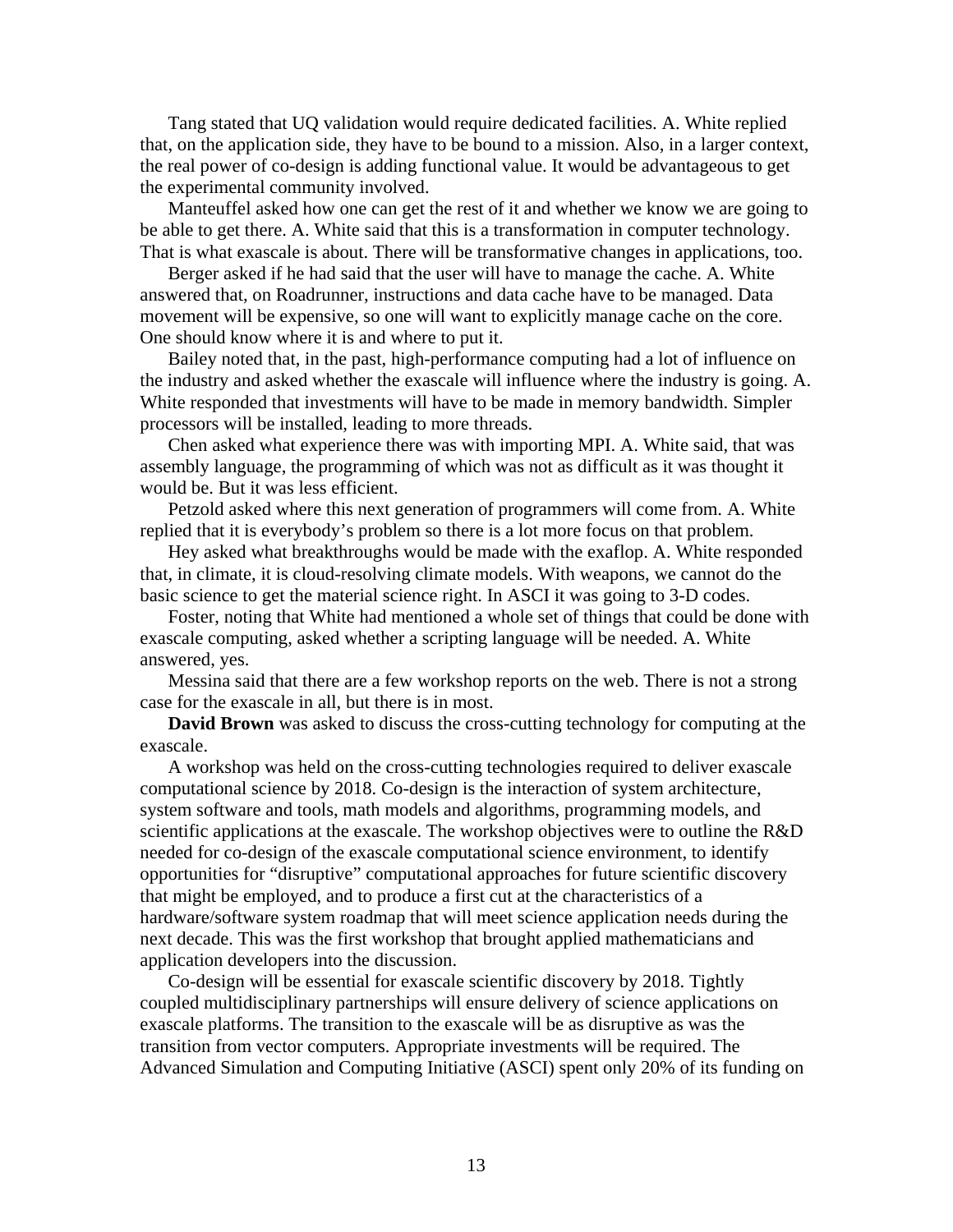hardware. Significant investments are needed in computer science and mathematics research and in redesigning and rewriting of application codes.

 The cross-cut workshop was a co-design "practice session." It brought disparate computational science research communities together to understand exascale challenges. Breakout sessions successfully overcame communication barriers, and all the participants left the meeting with a deeper understanding of each other's communities. Even the skeptics said that co-design could really work. The designers of extreme-scale hardware must obtain a detailed understanding of the scientific challenges. A multidisciplinary computational science culture has blossomed during the past 15 years. Organizational changes will be essential to meet the 2018 target.

Breakout sessions addressed three themes:

- 1. Mathematical models and algorithms, including (1) the impact of application needs and architectural developments on mathematical models, algorithms, and programming models and (2) the impact of application, mathematical models, and algorithm needs on architectural development
- 2. System software, including the functionality required at the exascale and tasks that will need to be addressed somewhere else than in the system software
- 3. Programming models and environment, including the models and environments needed and the abstractions and tools needed by applications and algorithms

Six "math" areas were used to provide context for the discussions: partial differential equations (PDEs) I, PDEs II, UQ/stochastic, discrete math, data/visualization, and solvers/optimization. Final sessions synthesized results for each theme.

The exascale is not just the petascale times a thousand. Traditionally, PDE-based applications have expected increases of a factor of 10 in resolution with each factor of 1000 increase in compute capability, but not this time: 1000 times the memory will not be available, the processors will not be 10 times faster, and the machines will not be able to move as much data on or off each processor. The introduction of massive parallelism at the node level is a significant new challenge, and that means that MPI is only part of the solution. However, exascale computing is an opportunity for more fidelity (incorporating more physics instead of increased resolution) and greater understanding (developing UQ to establish confidence levels in computed results).

UQ is likely to permeate the exascale. UQ is the end-to-end study of the accuracy and reliability of scientific inferences. Large-ensemble calculations will have dynamicresource-allocation requirements significantly different than those of traditional applications. Traditional space-shared, batch-scheduled usage is unlikely to be effective for UQ or new multiphysics codes. The client/server model for UQ requires a different failure model. Significant code redesign is likely.

Understanding the characteristics of PDE solvers is important for co-design. Domain decomposition with nearest-neighbor communication patterns will be needed. Elliptic solvers have smaller, nonlocal communication patterns. The network will need low latency, high bandwidth, and high message rate for point-to-point and collective communication operations. And it will be highly desirable that the physical topology of the machine matches the communication patterns.

Memory hierarchy becomes deeper and more complex at the exascale. The code will take a more active part in memory management. There are inadequate tools and interfaces to hint, manage, and control memory for run-time systems. Fine-grain, node-level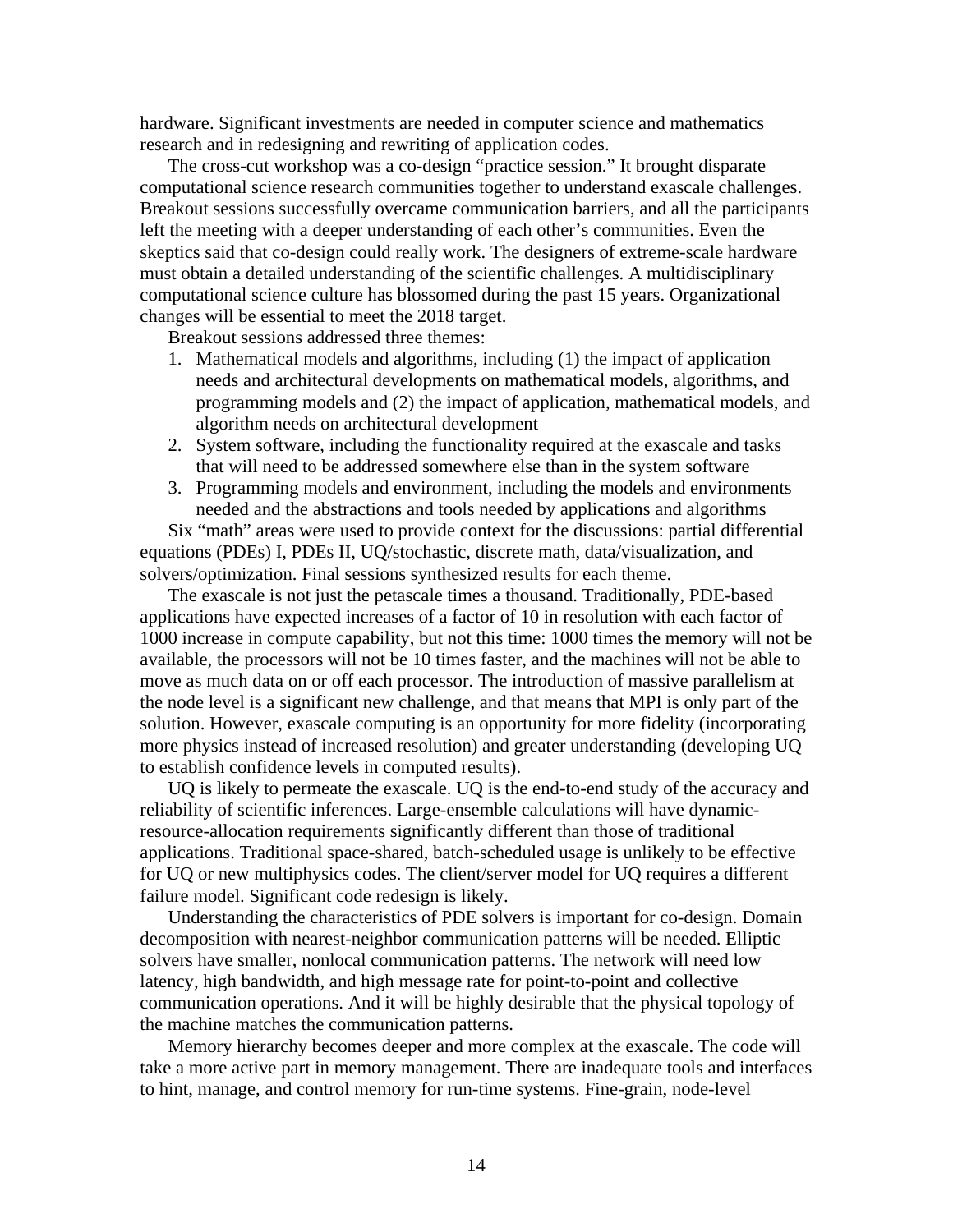parallelism in PDE solvers could exploit a hierarchical two-level machine/programming model. One wants system software that can exploit spatial/temporal locality hints from the application code about what to do. Cache is energy-expensive; alternative fast local memory access approaches are needed for performance and energy savings. Low-cost thread creation/destruction is essential for performance.

At the exascale, one will want adaptive run-time systems that could address dynamic load balancing, dynamic power allocation, the ability to reconfigure around faults, and dynamic resource requirements. Applications must care more about fault tolerance and resilience. Checkpoint-restart will not scale with current storage systems. Co-design will be required to develop a standard fault-management application programming interface (API). Application-specific fault recovery is likely. Local recovery from faults should be considered.

Discrete math applications will challenge exascale machines. They move a lot of data around with a few FLOPS [floating-point operations per second]. Adaptive runtime will be important. Energy efficiencies could be achieved with dynamic power allocation between FLOPS or data movement. The machine will need to be able to efficiently handle irregular data. Co-design opportunities include discrete-event simulators for exascale architectures and the use of graphic algorithms for task scheduling on nodes and across nodes.

Familiar system support issues will be even more challenging at the exascale. Filesystem scalability and robustness will continue to be the weakest link at the exascale. Hierarchical debugging tools will be needed. Performance tools are not keeping up with the largest machines, resulting in an understanding gap as the exascale is approached because existing performance tools do not address heterogeneous architectures; research is needed to develop a vertically integrated performance-analysis tool for exascale applications.

There is optimism that there will be compilers to support heterogeneous and multicore processors by leveraging recent advances in compiler technology. There will be new opportunities in power management, small memory capacities, resiliency, and interoperability.

The preliminary panel findings are grouped into three categories:

- 1. Algorithm R&D is needed to support new architectures.
- 2. R&D is needed for programming models to support exascale computing.
- 3. R&D is needed for system software at the exascale

In algorithms R&D, it will be required to recast critical applied-math algorithms to reflect the impact of the anticipated macro-architecture evolution. Data-analysis algorithms need to be adapted for the exascale. Numerical-analysis questions associated with the move from bulk-synchronous to multitask approaches need to be addressed. "Mini-applications" and simulations of emerging architectures need to be developed.

Critical applied-math algorithms include, for PDEs, new PDE discretizations reflecting a shift from FLOP to memory-constrained hardware and new algorithms with more compute and less communication. For UQ, there is an opportunity to redesign codes with UQ built in and to move statistics inside loops. For solvers and optimization methods, there is a need for solvers that have reduced global communication, that leverage low-latency on-chip all-gather, and that have new sparse eigensolver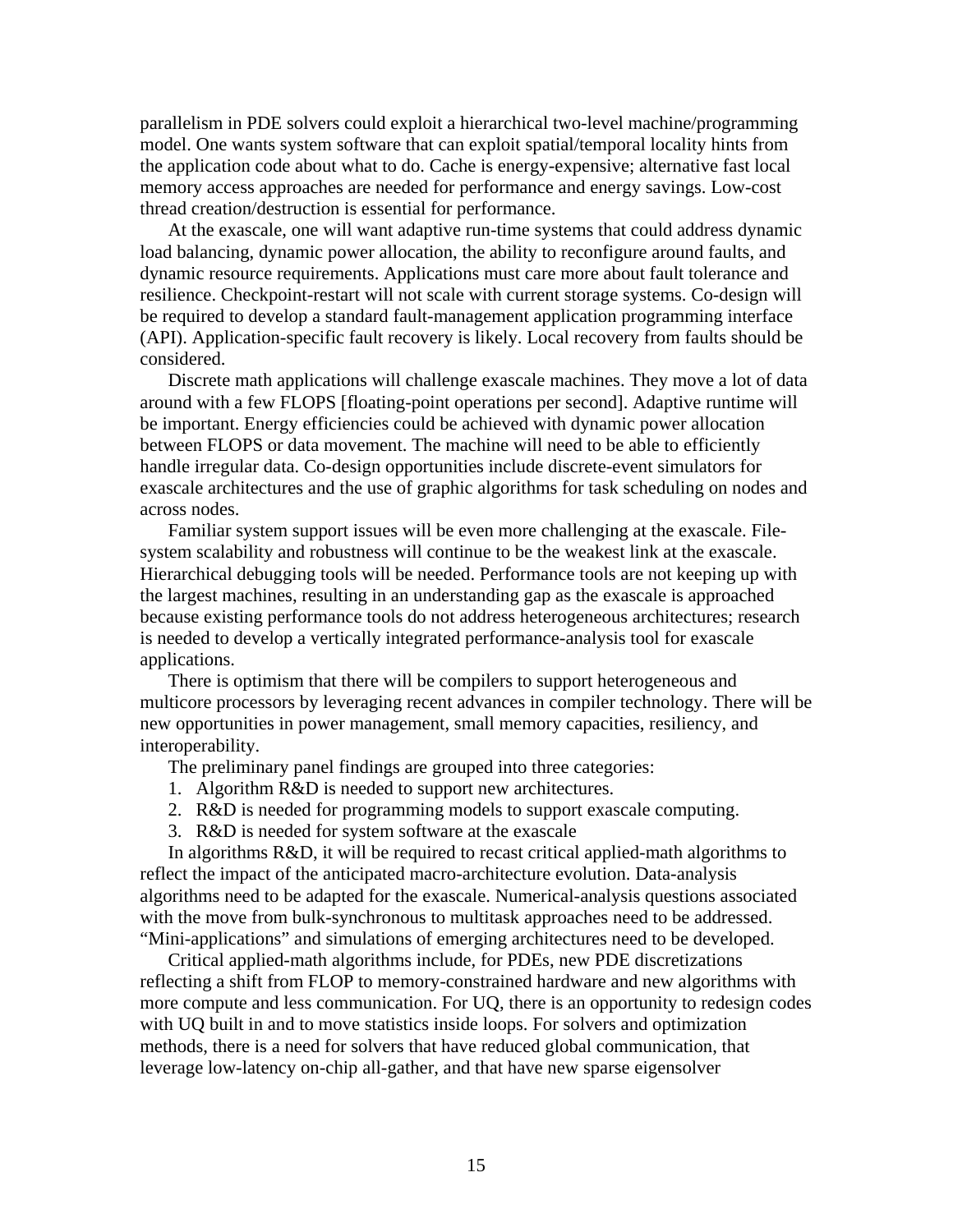formulations and fast Fourier transforms. For novel algorithms, reduced-precision arithmetic algorithms that store less, but maintain accuracy, will be needed.

Data-analysis algorithms could leverage increased node-local NVRAM [nonvolatile random access memory] availability, using analysis algorithms for streaming data and leveraging global address space. The best place to do analysis may be in situ as part of the simulation code, during postprocessing on the exascale platform, or during postprocessing on a dedicated analysis platform. Research will have to be conducted on the development of common data structures or data-access patterns to enable reusable data-analysis software.

Numerical-analysis issues will need to be addressed like asking what is known about accuracy, stability of multiphysics and multiscale coupling; high-order operator splitting methods; and accuracy and stability of methods that apply operators more asynchronously.

The role of simulation in co-design is to develop "mini-applications" that capture the essential elements of large scientific applications and to develop the simulation tools for emerging architectures.

New programming models will have many important requirements:

- To investigate new exascale programming paradigms
- To develop APIs for dynamic resource management
- To support memory management at the exascale
- To study scalable approaches for input/output (I/O)
- To supply interoperability tools to support the transition to the new environment
- To provide language support for programming environments at the exascale
- To give programming-model support for latency management and fault tolerance/resilience
- To provide APIs for power management

Investigating and developing new exascale programming paradigms will be needed, such as hybrid programming models, effective abstractions that expose loop-level and data-level parallelism, improved abstract machine models, programming model support for multiple networks on the same machine, and a new programming model with an opportunity to change how computational science is done.

Memory management, I/O, interoperability, and language support will require programming model support for data-structure linearization and language support for uncertainty-carrying variables.

Latency management will be needed to overlap computing, analysis, communication, and I/O. Programming models will need to be power-aware. For resilience, there will need to be programming-model support for fault management, fault-tolerant MPI collectives, and API for checkpointing.

Topics that came up in system software were tools to support node-level parallelism, system support for dynamic resource allocation, system-software support for memory access, performance/resource measurement and analysis tools, system tools to support fault management, and system support for exascale I/O.

Node-level parallelism will require small, light-weight messages; light-weight, finegrained, and flexible synchronization; low-cost thread create/destroy; fast all-reduce; tools to manage communication patterns; tools to support moving away from bulk-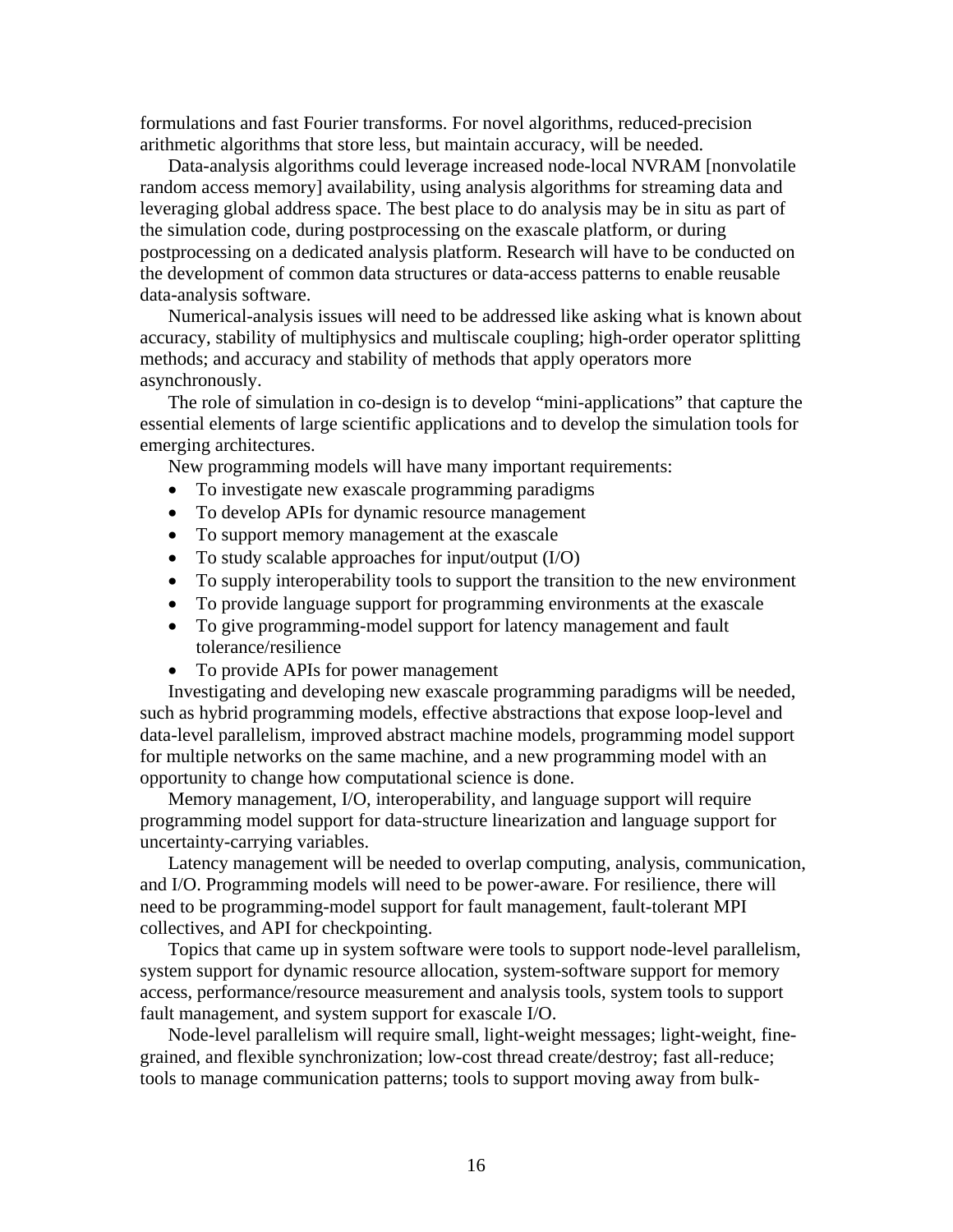synchronous parallelism; and tools to support maintaining the local state when objects migrate between processors.

For performance/resource management and analysis, one might use data-mining methods to help develop performance measurement tools, performance tools for heterogeneous environments, and system calls to query relative costs of various operations.

Finally, one might have system tools for fault management, such as tools to support fault-tolerance management; research in debugging at scale; research in the faulttolerance implications of UQ; and a taxonomy of faults to support advanced fault handling. If a smaller system (e.g., 10%) is used for data analysis, resilience will be less of a problem because it will not be possible to move large amounts of data off the main compute platform.

The workshop concluded that co-design is essential for exascale scientific discovery by 2018. It will need close multidisciplinary partnerships to ensure the delivery of science applications on exascale platforms. All partners must commit to significant changes in both hardware and software design. New programming paradigms will be required, with the emphasis shifting to physics fidelity and UQ. Appropriate investments will be required.

 Petzold asked what the next killer app was for exascale computing. Brown responded that that was not the purpose of the workshop.

 Hack asked if there were a dollar amount to do all this. Brown answered that ASC cost \$611 million per year.

 Messina stated that the goal was to involve applied math from the very beginning. Discrete math was included as a small user, but it may be large. The community needs to give DOE some topics with which to build a program if a program comes about.

 A break was declared at 3:46 p.m. The meeting was called back into session at 4:03 p.m. and **Robert Rosner** was asked to report on the ASCAC Subcommittee on Exascale Modeling and Simulation.

 The Subcommittee decided not to go discipline-by-discipline; that is what previous exascale workshop reports had done already. It decided to use the workshop reports as inputs to its report and to focus on what could be done that would change a discipline or an industry. Bigger may not be better; it may not lead to understanding. The Subcommittee decided to identify the roadblocks common to all applications, from programming models to scalable algorithms to unstable architectures, asking what needed to be worked on in order to succeed in getting to the exascale and how does what is now known about the hardware affect the prospects. It decided to think broadly.

 The Interim report has an Introduction, considers the big questions that can be answered by exascale computing, and identifies the big obstacles and what needs to be done to resolve them. The Subcommittee still has to cover biology, health sciences, and disciplines that focus on extremely large data sets.

 Experiments are expensive, and time to market is shortened by modeling and simulation. These considerations alone justify exascale computing. Experience has shown that fundamental products can be optimized, designed, and manufactured with no developmental testing because of modeling and simulation.

 Case studies show that HPC is essential because some problems cannot be solved any other way. Modeling and simulation produce quantitative prediction. They are game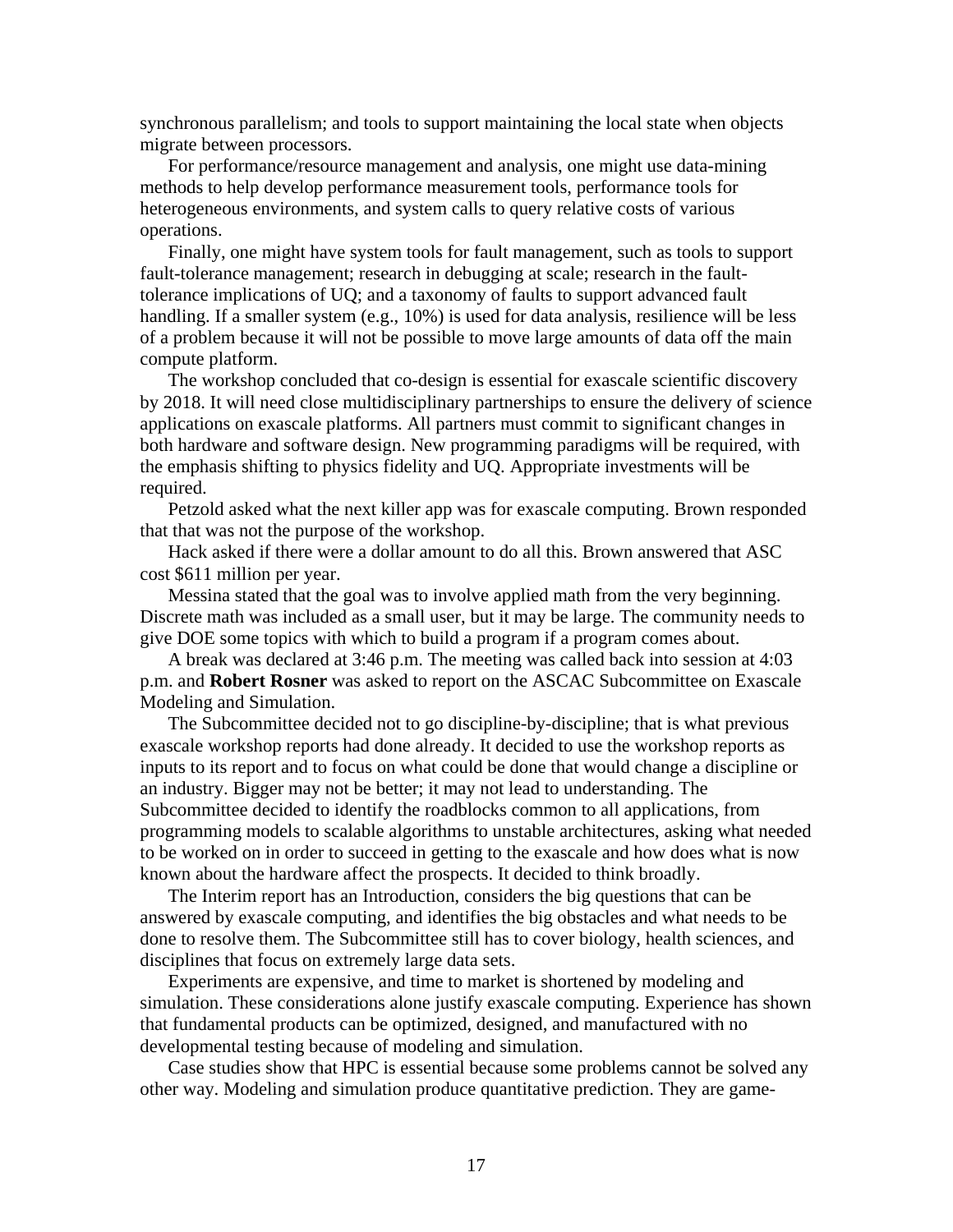changing; either there was a scientific and/or technical discovery or they were faster making exploration feasible.

 The workshops made the case for specific exascale applications. They have examined the role of extreme-scale computing in many areas. A real case for the exascale producing added value has been established in a handful of areas. Compelling societal, economic, and scientific benefits are associated with a few areas. In the end, these are things that lead to societal benefits, industrial benefits, or scientific discovery.

 Exascale computing could enable the following advances in climate: understand water and carbon cycles; in combustion: a 30% efficiency gain in combustion engines; and in nuclear reactors: high-burnup (low-waste), proliferation-resistant designs. Some of these solutions have an element of timeliness to them.

 Exascale computing can enhance U.S. leadership in key technology areas like information technologies, materials science and engineering, and systems-level engineering.

 The following disciplines are exascale-ready: climate, combustion, reactor design, weapons, and science. In climate change, the transformational exascale capability is robust climate models for early warning, adaptation, and mitigation. In combustion, it is a 30% increase in engine efficiency while meeting stringent emissions standards. In nuclear-reactor modeling, it is high-fidelity, robust, and well-validated thermal hydraulics, neutronics and structure modeling tools; fully coupled thermal hydraulics, neutronics, and structure analyses; and predictive materials analysis tools for fuels, cladding, reactor vessel welds, all to undergird increased fuel utilization, power uprates, and reactor life extensions. In core-collapse supernovae, it is physically realistic 3-D supernova models. In stockpile stewardship, it is to make confidence in the national nuclear weapons stockpile high in the face of no future nuclear weapons tests, sharply reduced numbers of on-duty weapons, and the certainty that there is no known alternative to stockpile certification via simulations. Advances via exascale computing may occur in carbon capture and storage, the national electric grid, gas turbines, and chemistry.

 There is considerable urgency in global security, meeting the mandates of the Clean Energy and Security Act of 2009, and American competitiveness and domestic jobs.

 Each generation of architecture exposes new challenges and opportunities. When those challenges are overcome, there is a flow-down through the rest of the industry. There are obstacles/barriers to getting to the exascale. The consensus is that the requisite programming models and environments do not yet exist but require early investment. Candidate programming models are available. Model and algorithm development is needed to both support new architectures and take advantage of them.

 It has always been true that machines do not do the same thing every time. That uncertainty has rarely been accounted for. There are inherent errors in the design of the machine.

 Export control will matter but will conflict with international collaboration. Advances needed for extreme-scale computing require innovation and persistent development efforts by top-level research groups around the world. Coordination and open sharing of results among these efforts is critical to engender benefits to DOE. DOE must facilitate these interactions by appropriate interpretation of export control laws.

 The workforce experienced in the requisite software underpinnings does not exist at the scale needed for the transition to the exascale; expertise is needed to develop codes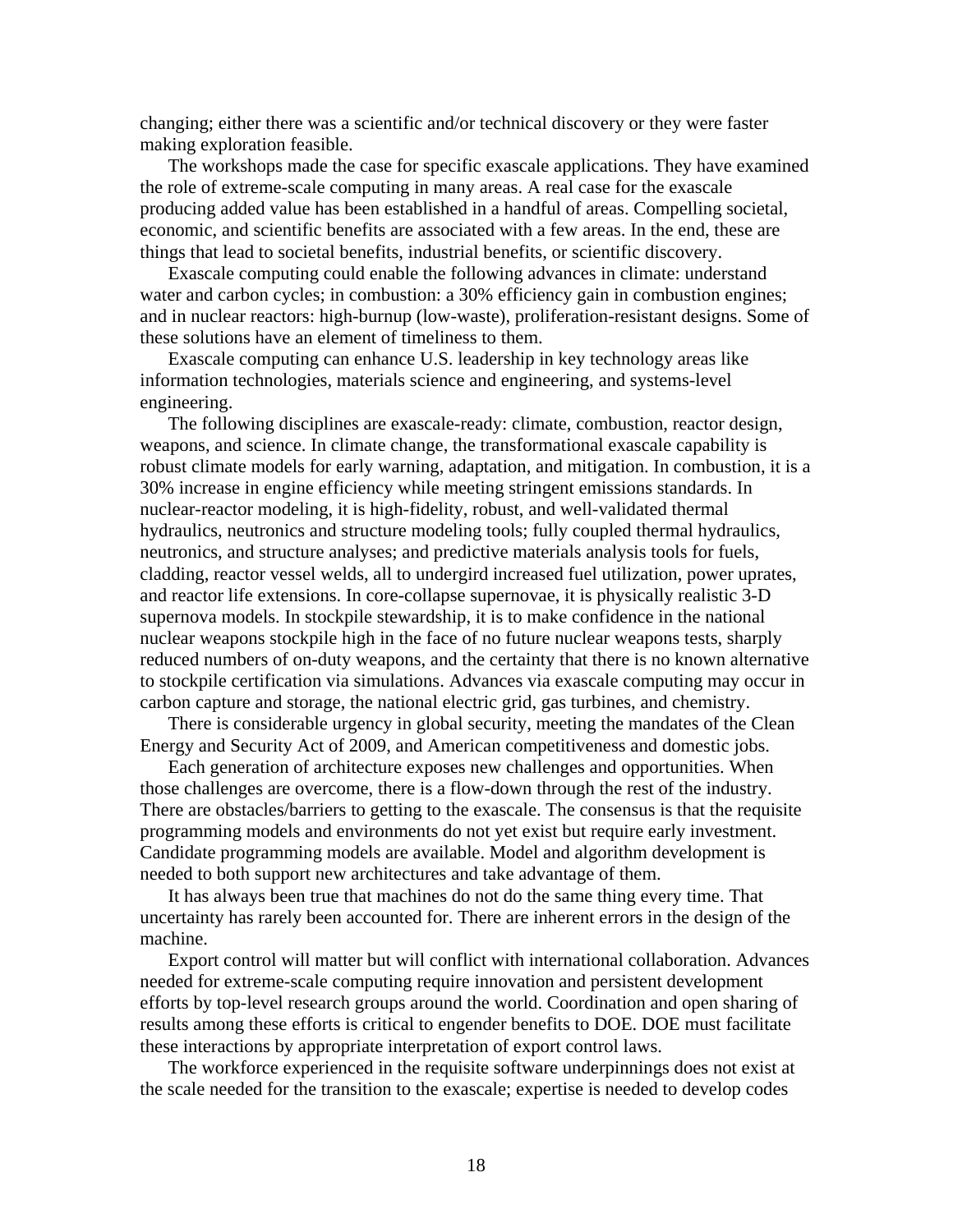and use codes. At the entry to college, we are not getting the right people. While we are waiting for the exascale, we should start ongoing workforce development now.

 Giles noted that the Committee needed to transmit this preliminary report on the following day. The Committee needed to feed information back to the Subcommittee on what it has done so far. Rosner said that the Subcommittee will have one more meeting and finish the report.

 Hack commented that the conclusions are what the Committee expected and asked if the premise was that exascale has to be justified with engineering problems not science problems. Rosner replied, no. It is just not clear that climate models can be calibrated to solve the problem. Years ago the community looked at seven codes to see if they could calculate a solution for which experimental data were available. One was way off. The other 6 got the same answer but not in line with experimental data. The question is whether model intercomparisons can ever lead to a certain solution.

 Hack asked what "exascale-ready" was. Rosner answered: Can you make significant advances that fundamentally change the field?

 Bailey asked what the strategy was to accomplish exascale computing, as called for in the charge letter. Rosner stated that the first three talks addressed that issue, and he did not want to repeat them. Bailey asked whether this was not a standalone report. Giles answered that the report presents co-design and other strategies but not with a timeline. Rosner said that what will be done depends on funding and feasibility. Bailey urged that the final plan have a strategy. Rosner said that the Subcommittee wanted to ensure that there are applications to justify exascale computing and also to list the hardware and software capabilities. Giles suggested that he outline the strategy. It is needed.

 Bailey added that an advocacy stand would strengthen this report, and it could point to the success of petascale computing. He noted that Alex Lazalere at the previous meeting had shown that the modeling of nuclear fuel had allowed current nuclear power plants to produce more power. People will accept that the physics can be improved in future projects because it has been done in the past. Rosner noted that the efficacy of wire-wrap in fuel bundles is true, but it has not been implemented yet.

 Berger said that the examples are from basic research, but there is not any discussion of where that fits in to the exascale program. Rosner responded that there are some problems that will come up again and again; the algorithmic theory is not there. New types of calculations are needed, even independent of the exascale. Giles noted that this would be in the broad strategy for the exascale. Part of the strategy would be a component of investment in basic algorithms for which there is a potential connection to solving exascale problems, but where the connections did not have to be demonstrated in advance as directly.

 Tang stated that the report has to convince the experimental community that this is not a sandbox exercise. Emphasis has to be put on examples from past experiences. This whole area of validation brings one into the real world, so the report should tell what is going to be done in that area. Rosner replied that the scientific community is facing a number of cases where what is being confronted are questions that cannot be addressed experimentally. But in some there is a sociological problem. Computational people need experimental data on subcomponent behavior to validate and inform application codes.

 Manteuffel stated that the Graduate Fellowship Program is nowhere near the effort needed to solve this problem. The report should stress this need.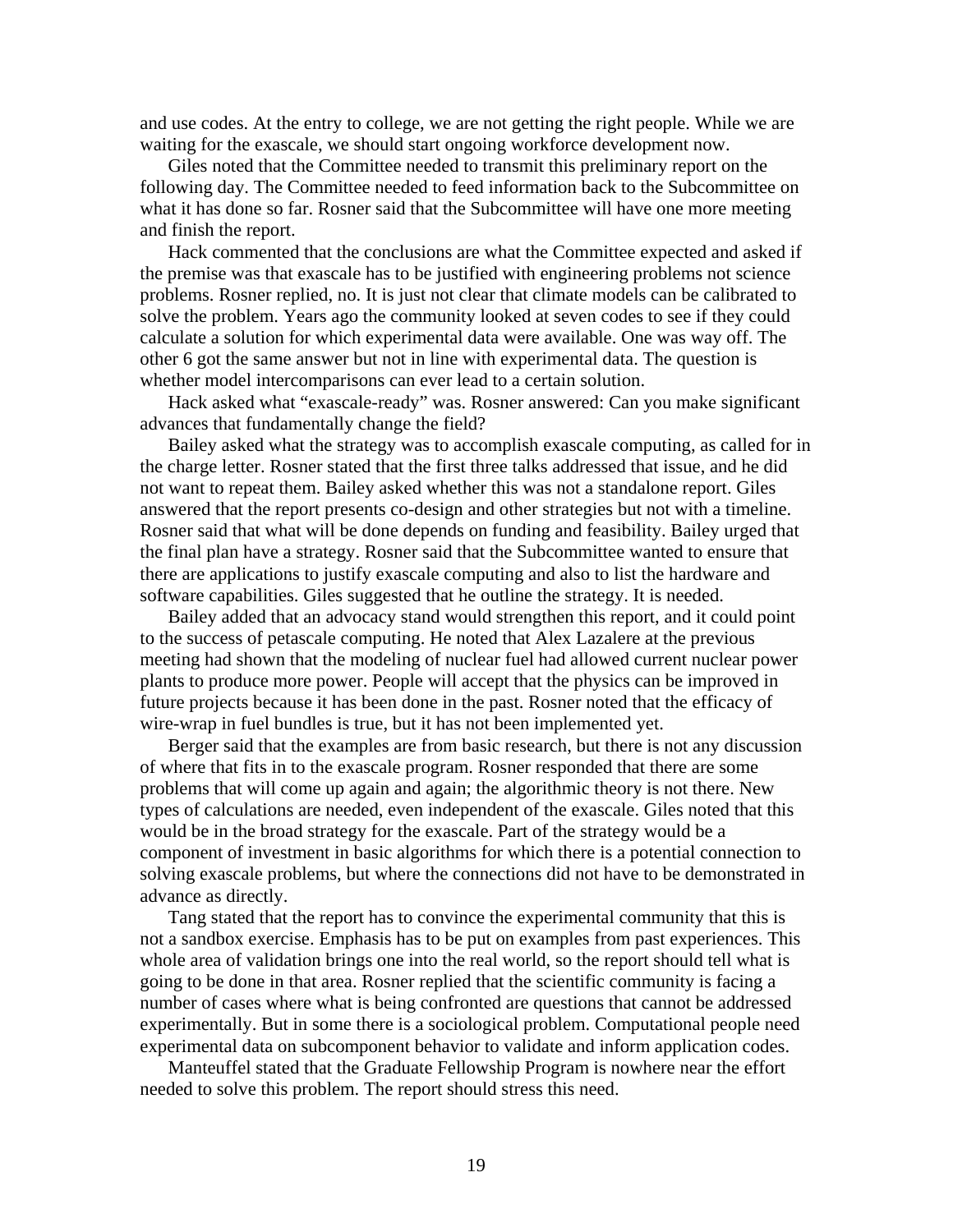Hey suggested that a list of what should be done first, second, etc. would be helpful in the report.

 Chen urged making the whole story for funding; DOE is not the only party that needs this capability. Rosner agreed that partners are needed to fund these efforts.

 Bailey suggested that large-parameter problems may be low-hanging fruit to be picked.

 Habib said that one problem is our own success. There already is middleware. An appreciation for creating code needs to be created. Also, in the exascale scenario, code will have to be matched to the machine, which may not be permanent. One will need new tools to build code with. Some type of block-code approach might succeed. Retrieval of archived data might be a problem, also.

 Rosner said that academics may compromise performance so they can run their codes on different architectures. Building a model with architectural flexibility is a huge concern. Berger objected that that goes against the advice to get efficiency by marrying the code to a machine.

 Messina said that, with co-design, if the hardware people are allowed to design the machine, they will not give the programmers any memory. The algorithm people have to be able to push back. They need to influence the architecture. Portable code is great, but some people will tailor their code to an architecture. There is no one size fits all. A strategy is needed to make co-design work.

 Bailey said that the strategy should look at what was done in the past. The ASCI strategy emerged from a decade of experience. A. White noted that collocation helped a lot. Bailey cautioned that interaction with industry and universities has to be part of the strategy as well as involving NSF and DARPA.

 The meeting was adjourned at 5:40 p.m. Giles asked that the Committee immediately help write a transmittal letter for the report.

## **Wednesday, March 31, 2010 Morning Session**

 The meeting was called to order at 8:37 a.m. **Steven Koonin** was asked to present an update on the Department's activities.

The administration has put some duties on DOE:

- Nuclear security (diminishing the risks of nuclear proliferation)
- Energy (catalyze growth of energy systems)
- Discovery science
- Enhance U.S. competitiveness and create jobs

Some of these are new. A strategic planning exercise has been going on for months preparing for FY12 budget request. The shared vision of this planning will be available soon.

 The Department is trying to pull basic research and applications closer together. We have to open up the National Nuclear Security Administration (NNSA) in some ways to infuse science into it and to apply some of its crown jewels (e.g., simulation capabilities) to other portions of the Department. We are trying to connect the stovepipes. Computing is large in our plans.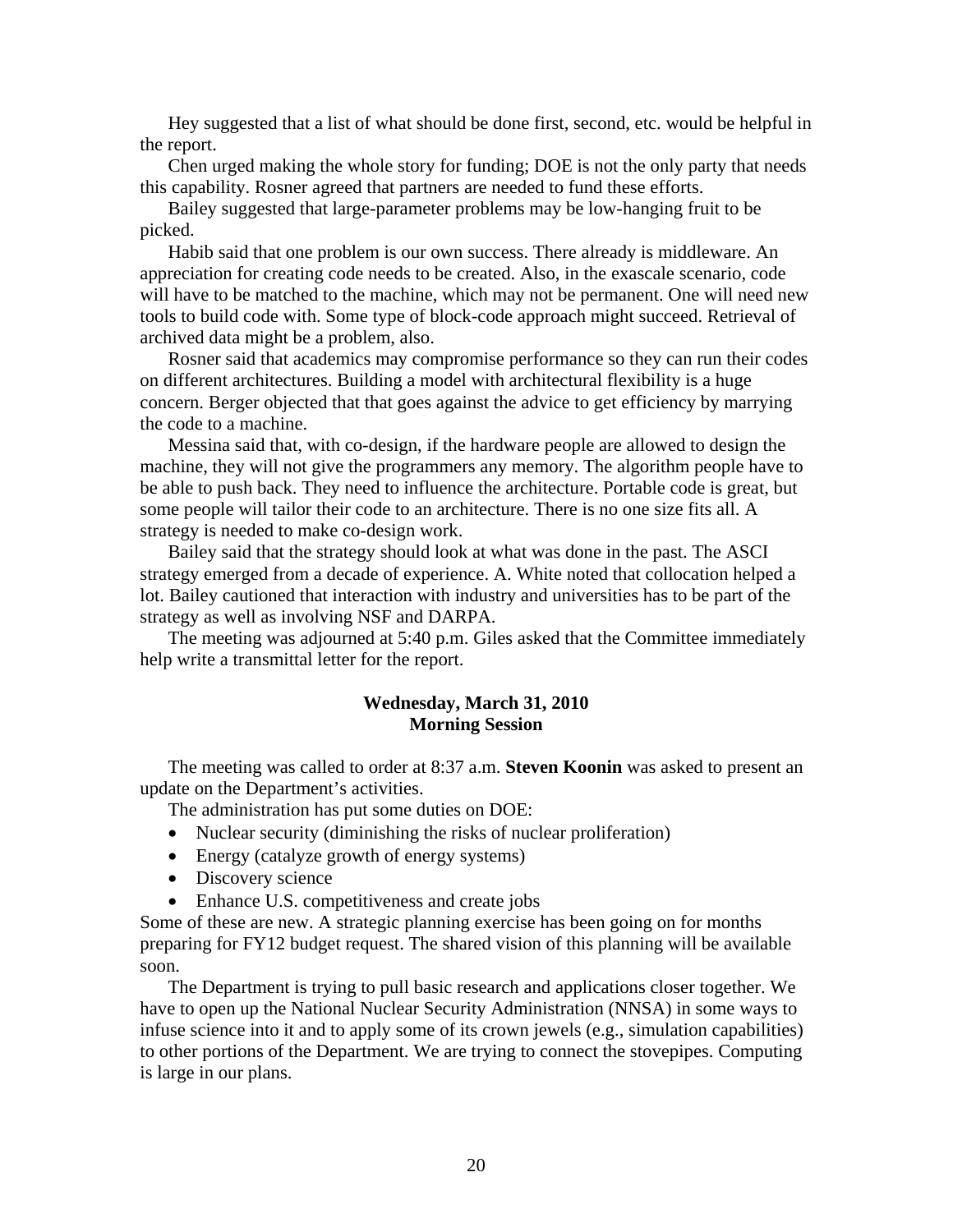Rosner's charts lay out a good example of the need for the exascale. DOE has been discussing with the private sector what the hardware and software might look like and how the technology might be developed. There may be a push toward exascale computing.

 In energy-systems simulation, ASCR has done a good job in the development and deployment of advanced systems. Validation science has also developed. Many applications have benefitted: nuclear reactors, carbon capture and storage, and internal combustion engines. The private sector needs to be involved in these efforts. The Department has been integrating HPC into industry.

 Berger picked up on his statement about better communication between stovepipes, and asked if there were any specific plans or suggestions. Koonin replied that the people in the Department all talk and work together at different science levels; hold joint workshops; and have budgets and personnel that stretch across stovepipes.

 The private sector is goal focused and command driven. Universities have diffuse goals and are consensus driven. Government has the worst of both worlds: it is consensus driven and goal focused.

 Giles asked Koonin for his thoughts on how the Department interacts with the community. Koonin responded that every program office has an advisory committee. These function well and are effective. In applied areas, it gets spottier: the community is heterogeneous; external advice is informal and episodic. The focus of the Secretary is to improve the quality of external input and peer reviews.

 Manteuffel asked what was happening on job creation? Koonin said that the DOE budget has loan guarantee programs to catalyze firms in energy sector (e.g., the nuclear loan guarantee and the Nissan Leaf guarantee). The Small Business Innovative Research (SBIR) and Small Business Technology Transfer (STTR) programs catalyze small business. How we get it all together is still a work in progress. Innovation is glacial in speed.

 Manteuffel asked about the scientist pipeline? Koonin stated that one can change universities by orthodontia: apply long-term pressure. Many university presidents come to DOE to ask what they can do. Focus on energy problems in how you teach students. There are really interesting science problems in almost any DOE field.

 Tang asked about alliances with NSF. Koonin noted that DOE talks with NSF extensively. The agencies have different but congruent missions in engineering education, HPC, climate modeling, and DUSEL. The agencies are in dialogue. Another agency DOE works with extensively is the U.S. Department of Agriculture (USDA) on biomass.

 Chen noted that European countries have framework programs and asked if there was a move in that direction in the United States. Koonin said that it is a tactical call: Do you want broad contact between stovepipes or discrete topics? Both are needed. Certain topics could have an impact in 5 years.

 Hey pointed out the increasing importance of data-driven experiments. An openscience-data agenda is important. Koonin replied that, on the openness of data, the United States should have as much as it can get, especially in climate. He did not know DOE's policy on data sharing but will find out. The Office of Science and Technology Policy (OSTP) has published something on data sharing, also. DOE deals with big data sets in HEP; in DOE, energy-system modeling and the Energy Information Administration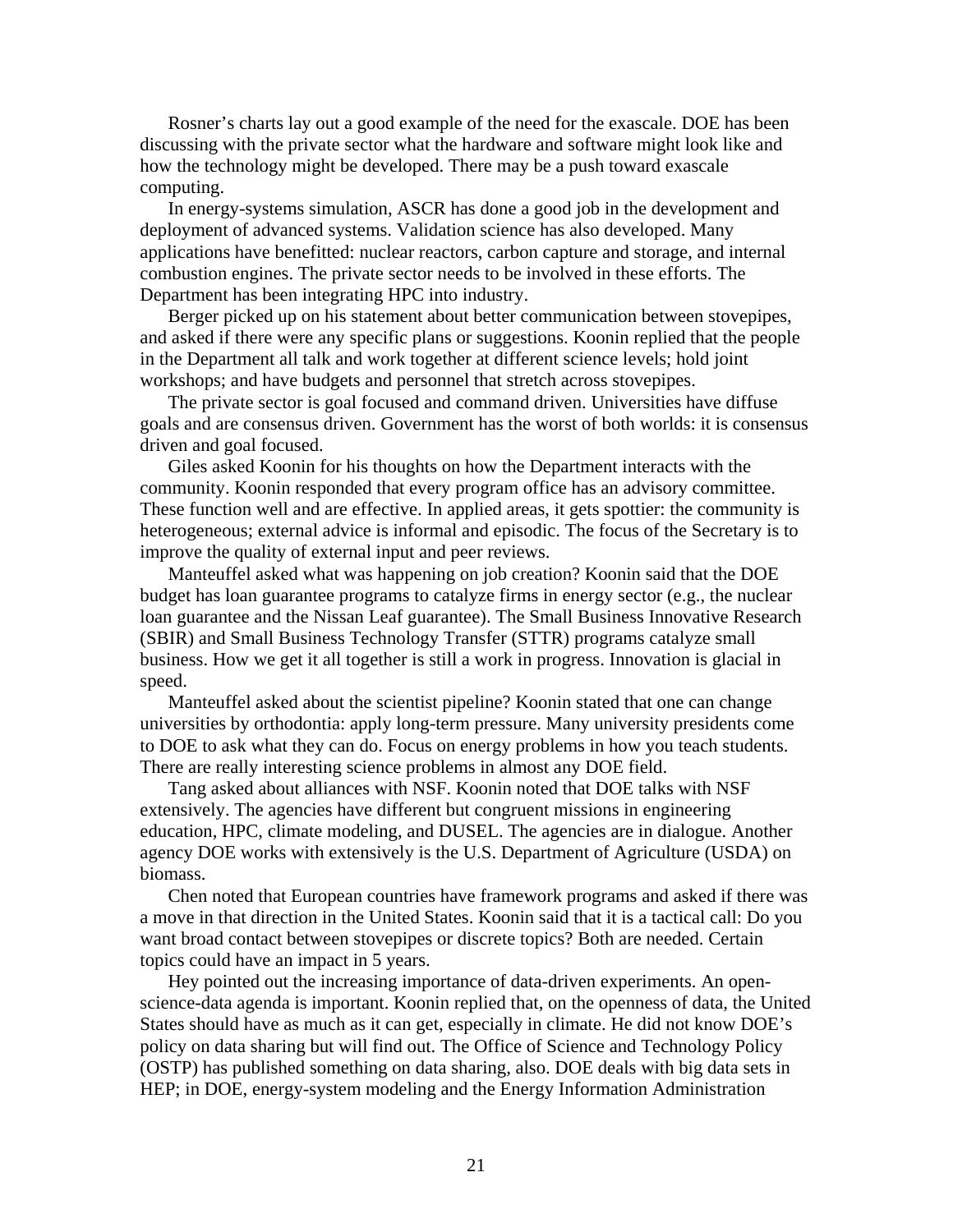(EIA) would benefit from more data sharing. Those outside DOE would have a larger interest in data sharing, and DOE should talk with them. The technology of the exascale will probably force more sharing.

 Bailey noted that one often refers to the valley of death and asked Koonin what his thoughts were on that problem. The relationship between the National Advisory Committee on Aeronautics (NACA) and government has been fruitful. Such a relationship on nuclear energy might also be helpful. Koonin responded that those relationships carried over into space enterprises, but not elsewhere. There are deep philosophical divides in Washington about how much government should be picking winners and losers. Loan guarantees are important, but should government be a venture capitalist? It is a good subject for debate.

 Dongarra asked if basic research in DOE were going to go toward the exascale to the exclusion of other research directions. Koonin answered by asking, do we need basic R&D in the exascale? Giles answered, yes, in algorithms, architecture, etc. One has to do it well ahead of deployment. Koonin noted that it was a balance issue. One should not swing all the way in one direction.

 Hey said that there was a lot of technical discussion on the exascale, but cost is not mentioned. He had heard \$2 billion for hardware and reports of \$10 billion for software. He asked if the government were going to front this money. Koonin said that he was skeptical of the numbers. Those numbers are an order of magnitude larger than what he had heard. A funding profile is needed.

 Giles opened the floor to discussion of the exascale report. He distributed a rough draft of a cover letter in which additional information that the Subcommittee will consider is reviewed. This will obviate having to have the Subcommittee rewrite the preliminary report before acceptance by the Committee. He asked for suggested additions to the cover letter. [The final cover letter is included as an appendix to these minutes.]

 Hack commented that there is not great value in distinguishing between exascale ready and almost exascale ready. Giles replied that the concern was that using a broader brush might reduce impact. Tang said that he was sympathetic to Hack's comment. These arguments must demonstrate quite credibly that these applications will have significant societal impact.

 Chen said that the report needs to highlight more holistic approaches and elements that might not be funded by the exascale initiative but would occur to support or respond to it.

 Bailey said that the report should point to where all this is going and how it is going to get into the hands of the users. Transfer of technology and tools from DOE to industry is very important in energy systems. Part of the strategy should be a statement of the endgame.

 Rosner replied that the Subcommittee could meet Hack's objective by being silent about the application area where there is no consensus.

Hey noted that interactions with industry are important in co-design.

 Manteuffel asked if this Committee would interact with the Subcommittee anymore. Giles responded that the Committee will review the final report. The Subcommittee could have an open meeting that the Committee members could attend. There are three ASCAC members on the Subcommittee. Rosner added that anyone who is interested should feel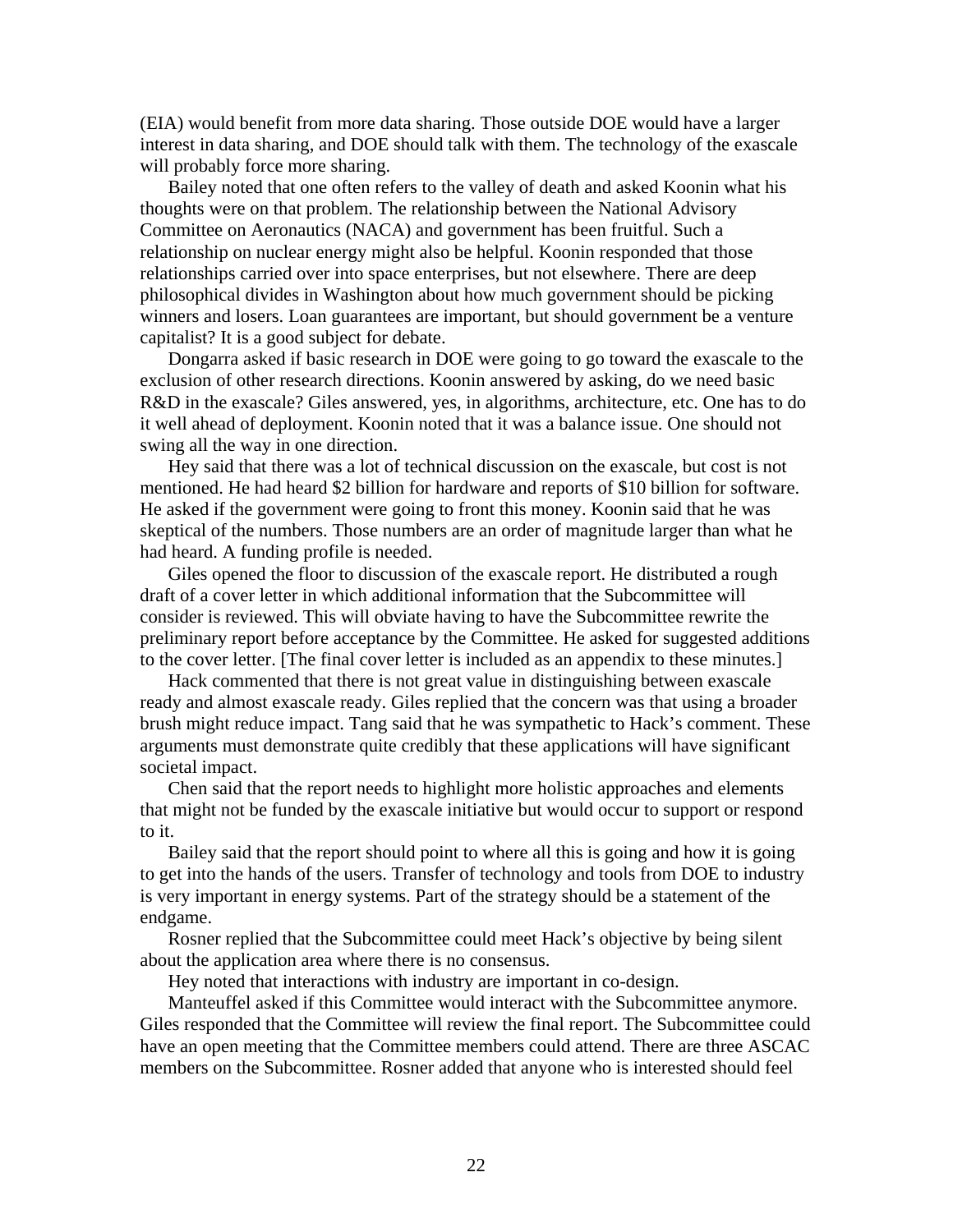free to attend the Subcommittee meetings. The rewrite has to be done by June. Giles stated that the Committee might consider having a June meeting.

 Strayer stated that he was impressed with the work of the Subcommittee. It has struggled with the basic issue. He was delighted with the engagement of the Committee with the Subcommittee. He thanked the Subcommittee for it's hard work.

 **Harriet Kung** was asked to review the role of advanced computing in the Office of Basic Energy Sciences (BES).

 The mission of the BES program is to support fundamental research to understand, predict, and ultimately control matter and energy at the electronic, atomic, and molecular levels. The priorities of BES are to discover and design new materials and molecular assemblies with novel structures, functions, and properties (high-temperature superconducting materials, buckyballs, etc.); to conceptualize, calculate, and predict processes underlying physical and chemical transformations, especially those that display emergent, coherent phenomena; to probe, understand, and control the interactions of phonons, photons, electrons, and ions with matter; to conceive, plan, design, construct, and operate scientific user facilities to probe fundamental electronic and atomic properties of materials at extreme limits of time and space; and to foster integration of the basic research conducted in the program with research in NNSA and the DOE technology programs.

 The office is managed through three divisions: Materials Sciences and Engineering; Scientific User Facilities; and Chemical Sciences, Geosciences, and Biosciences. It interfaces with BER and ASCR.

 The Materials Sciences and Engineering Division is made up of three teams: Condensed Matter and Materials Physics; Scattering and Instrumentation Sciences; and Materials Discovery, Design, and Synthesis. The Chemical Sciences, Geosciences, and Biosciences Division also has three teams: Photo- and Biochemistry, Chemical Transformations, and Fundamental Interactions.

 BES uses several modalities of funding. It started with support for single-investigator and small-group projects. It found that the field self-assembled into cross-disciplinary teams, so it funded the EFRCs, which are \$2- to 5-million-per-year research centers (for five years), established to accelerate the scientific breakthroughs needed to create advanced energy technologies. They are still in the scientific-discovery domain. Now, BES is also establishing Energy Innovation Hubs to integrate science push and technology pull and to shift expertise to address the most pressing issues. They are funded at \$20 million+ per year for fuels from sunlight and electrical batteries and storage.

 BES scientific user facilities are parallel to the ASCR user facilities. Stronger cooperation is needed to deal with data reduction and analysis. BES supports five light sources, three neutron sources, three electron-beam sources, and five nanoscale-science research centers. These facilities have computing capacity built into them. The synchrotron light sources support 8000 users annually.

 A unified theme of BES is pushing the ultra-small and ultra-fast. In the past decades, it has dropped to the nanoscale in size and to the femtoscale in time.

 In doing so, BESAC has issued many planning documents. One has to establish a framework of grand challenges to pull together and inspire the scientific community. So BESAC was charged to identify such grand challenges. These documents have made the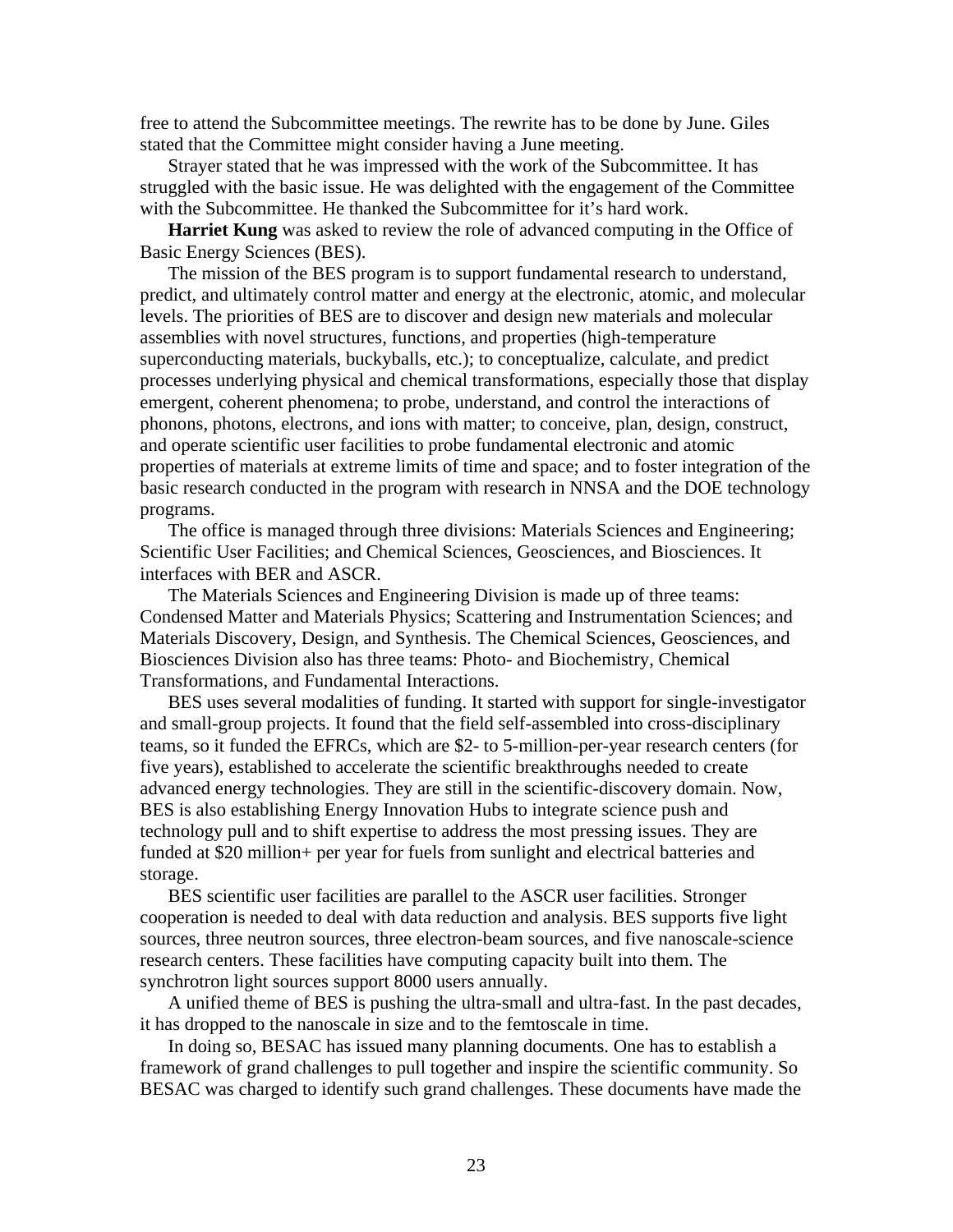transition from the 20th Century science of observation to the 21st Century science of control, producing designer catalysts and superconducting materials.

 In addition to grand-challenge science, BES has systematically reached out to the applied-science side in hydrogen, solar, superconductivity, solid-state lighting, and advanced nuclear energy systems. Twelve workshops later, it sees the future as a transition from energy as a commodity to energy as a renewable resource. It sees its task as moving grand challenges to discovery and use-inspired basic research so they can be moved on to applied research and to technology maturation and deployment. The need for better tools, especially computational tools, has been a constant realization. BES looks to a continued and expanded partnership with ASCR.

 The EFRCs came about as a new funding modality to support multidisciplinary energy research. It now funds 46 centers with \$777 million per year. Most are led by universities, some by national laboratories, and one by industry. They addressed many energy-science topics, such as understanding radiation resistance in materials, an old field in which many new insights are being gained with new tools.

A number of SciDAC awards have been made jointly by BES and ASCR.

 The Science Base for Multiscale Simulation of Internal Combustion Engines is a new initiative in FY11. One can get large technical gains by understanding the underlying basic science. This technology is facing very rapid changes (e.g., in fuel chemistry as the shift is made from petroleum to advanced renewable fuels).

 BES held a workshop on basic research needs for clean and efficient combustion of 21st century transportation fuels. It resulted in a new BES activity to consider models that span vast scale ranges, improved understanding of fundamental physical and chemical properties, and engine simulation. This activity is pulling together basic research with applied technology and industry.

 Bailey asked how one would get car companies to use these codes. Kung replied that the companies are being engaged in the workshops to see what they can use and then directing BES's research toward those goals.

 Giles asked how one integrates computing into experimental research. Kung answered that that is the most exciting aspect of BES's partnership with ASCR. Data gathering needs to be integrated with instrument design as the user facility is designed. Who leads and who follows will vary with the field. Experiments provide validity to data and modeling.

 Tang stated that this is a tremendous opportunity. These are world-leading facilities. Validation and verification is important to ASCR, and stronger links with BES offer excellent opportunities.

 Bailey said that an excellent way to interact with industry is to share large-scale facilities with them. It is a draw to industry to pay attention to what DOE is doing. Kung noted a recent study that pointed to the user facilities as loci of bringing researchers together with industry. BES needs reviewers with the capability to judge these advancedtechnology proposals.

 Chen asked if there are linkages between core researchers and the hubs. Kung answered that these look very duplicated, but the core is basic science, and the hubs are more applied technology. The different performers are brought together in meetings to promote further exchange between fundamental science and industry. Other mechanisms will be sought to improve that interaction.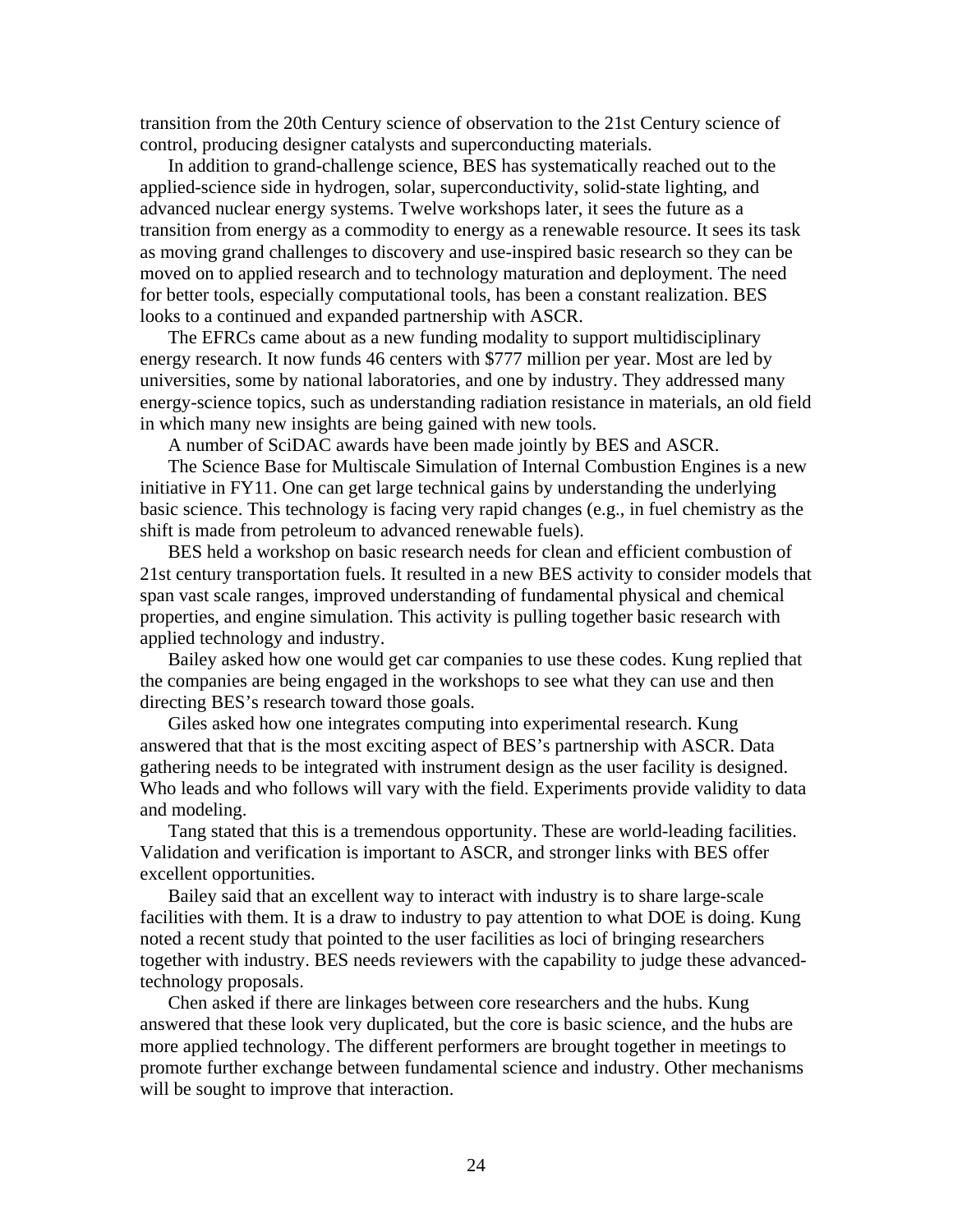A break was declared at 10:23 a.m. The meeting was called back in session at 11:45 a.m. to hear **Arun Majumdar** describe the Advanced Research Projects Agency–Energy (ARPA-E) initiative. ARPA-E was founded in response to the recommendations of the *Gathering Storm* report of the National Academy of Sciences (NAS).

 DARPA was launched in 1958 in response to Sputnik. The United States is undergoing a Sputnik moment right now in energy research, greenhouse gas emissions, and U.S. technological leadership.

 The Earth has a huge population whose energy use is very low now but is growing rapidly. The average  $CO_2$  production per capita for the world is 5 tons per year; the U.S. production is 20 tons per year. In China, they are trying to take a low-intensity energy trajectory.

 There have been several such challenges before, such as the 1898 call upon science to save the world from an impending starvation. Then there were guano wars for fertilizer to boost agricultural production. In 1908, Fritz Haber discovered a catalyst that would combine atmospheric nitrogen with hydrogen to form ammonia; and in 1913, Carl Bosch developed a process to mass produce ammonia and made fertilizers. After that, population expanded rapidly.

 Today, the U.S. is falling behind in the clean-energy race. In worldwide shipments of solar cells, the U.S. market share has been declining since 1995 and is now less than 10%. The United States' research infrastructure is amazing; its great strength is its intellectual capabilities.

 Game changers during the 20th Century were artificial fertilizers, the green revolution, polio vaccination, antibiotics, airplanes, electrification, nuclear energy, transistors, integrated circuits, fiber-optic communication, wireless communication, and the Internet. Imagine all of this happening in the next 20 years:

- Solar electricity generation at a cost lower than that of fossil fuels (\$1/W fully installed)
- Carbon capture and use at a net cost lower than its market price
- Low-cost desalination of water
- Real-time optimization, security, and storage for the grid

 ARPA-E was authorized in 2007 as part of the America Competes Act. Its first budget was included in the American Recovery and Reinvestment Act of 2009 (ARRA).

 In the first round of funding, 3700 papers were received, 312 full applications were encouraged, full applications were panel reviewed, and 37 projects were funded for 2 to 3 years. The contracting process of DOE was changed to process awards in 3.5 months.

 ARPA-E is looking for high impact on ARPA-E mission areas; disruptive, innovative technical approaches; strong impact of ARPA-E funding relative to the private sector; and best-in-class people and teams.

A few ideas from the first round of funding:

- Artificial cellulose breakdown is expensive, so Agrivida is taking known genes and putting them in the plant in a blocked status to be triggered upon harvest
- A breakthrough high-efficiency mixer/ejector wind turbine from FloDesign Wind Turbine Corp.
- Grid-level electricity storage from the Massachusetts Institute of Technology

 The second round of awards is considering three technologies. The first technology is batteries for electrical energy storage for transportation. Lithium-ion batteries have a high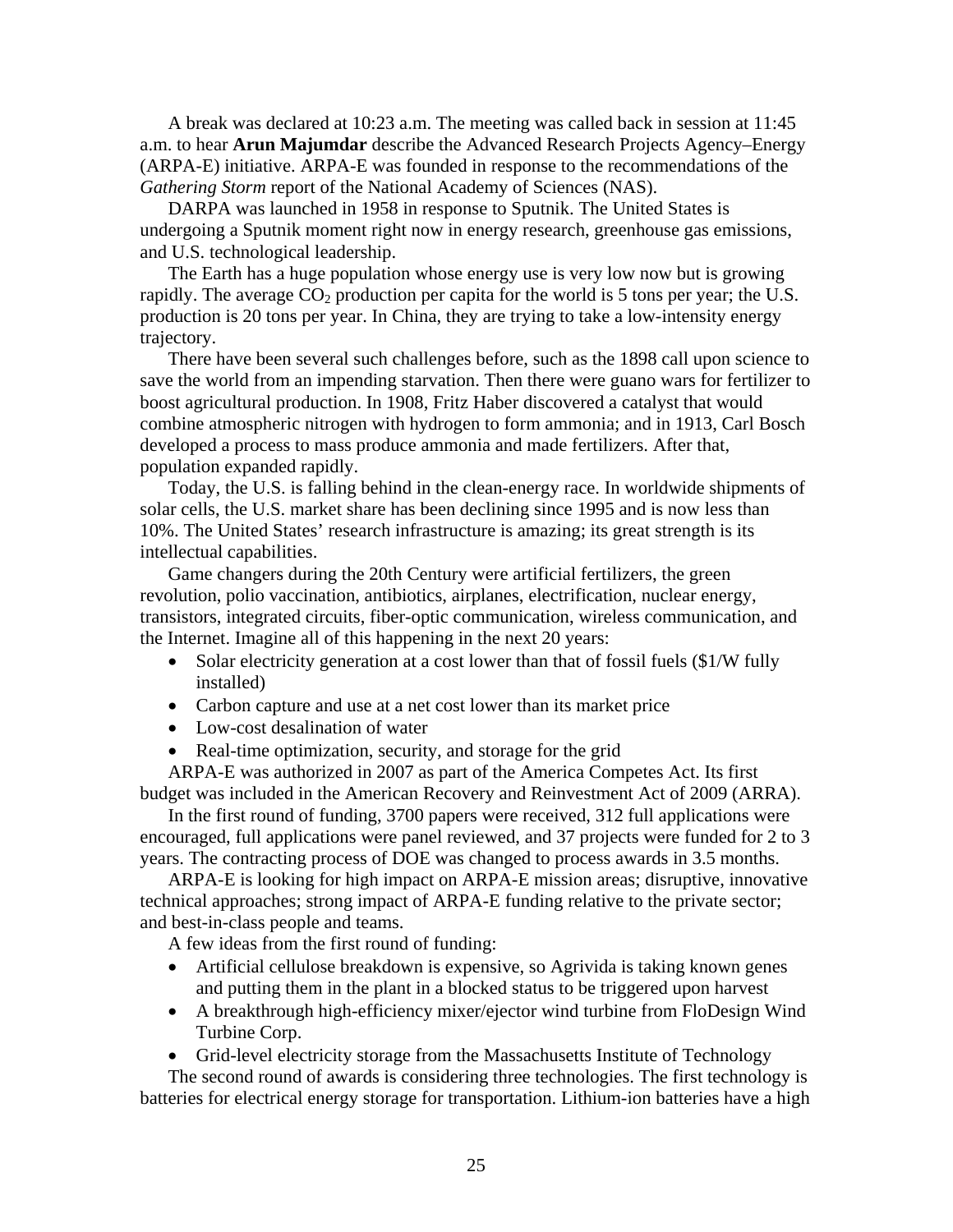cost and a low energy density. Targets set include a cell-level energy density of 400 Wh/kg and a cost of \$250/kWh. Metal–air batteries and Li–S batteries may reach these targets but are hard to exploit. The second technology is innovative materials and processes for advanced carbon-capture technologies. The hope is to lower the cost of capturing  $CO_2$  from the current \$70 or \$100 per ton to less that \$30 per ton. Enzymes may be usable to accomplish this reduction. The third technology is electrofuels to produce "gasoline" from  $CO<sub>2</sub>$  and hydrogen with off-peak electricity.

 The third round of funding is considering transformational approaches to energy storage that enable grid-scale deployment at very low cost (about \$100/kWh); cutting building cooling energy consumption and greenhouse-gas emissions by 25 to 40%; advancements in power-electronics materials coupled with advanced circuit architectures and scalable manufacturing processes to result in low-cost, higher-performance power electronics across many applications.

 The ARPA-E organization is lean, nimble, collaborative, and flat. It reports directly to the Secretary and coordinates closely with SC and the applied-technology offices. Its objectives are to break down stovepipes, encourage debate and partnership between technology pushers and pullers, and provide thoughtful leadership to create new programs. It has the Panel of Senior Technical Advisors (PASTA), a coordinating council of leaders from across DOE.

The United States needs to build on its strengths, which are

- The best R&D infrastructure in the world;
- The best innovation ecosystem in business and entrepreneurship; and
- Highly energized youth, ready to deeply engage.

 The ARPA-E Fellows Program has been created to bring best and brightest scientists, engineers, and technical entrepreneurs into ARPA-E and create a think tank. It is also recruiting program directors, active researchers who have one foot in science and engineering and the other in technology development and business.

 In 10 years, it is hoped to see increased domestic and global sales and U.S. market share; avoided greenhouse-gas emissions; reduced oil imports; the creation of a new technology/business or new industry ecosystem; jobs; and a besting of current projections and trajectories. In 3 to 5 years, it is hoped to see follow-on investment post ARPA-E award, an increase in the enterprise value of companies, companies being created, an initiation of new technology-business ecosystems, accelerated market entry of new products and product sales, patents filed and licensed, papers published in top journals, world-record-setting performances, and the identification of mechanisms for scaling innovations.

 The diversity of science is being addressed through a coordinated approach, including EFRCs and Energy Innovation Hubs along with ARPA-E. This diversity and multiplicity of approaches is needed (with competition). Historically, change is slow, energy is a ubiquitous commodity, and investments and systems can last a long time; but for air conditioners and batteries, change can occur more rapidly.

 The ARPA-E Energy Innovation Summit was held in early March to bring together scientist/engineers from academia, national laboratories, and industry; investors; small/large industry senior management; policy groups; and Congress to discuss: How do we foster and identify game changers? Is it random or is there a system? How do we go from lab to market with disruptive energy technologies that challenge business as usual?